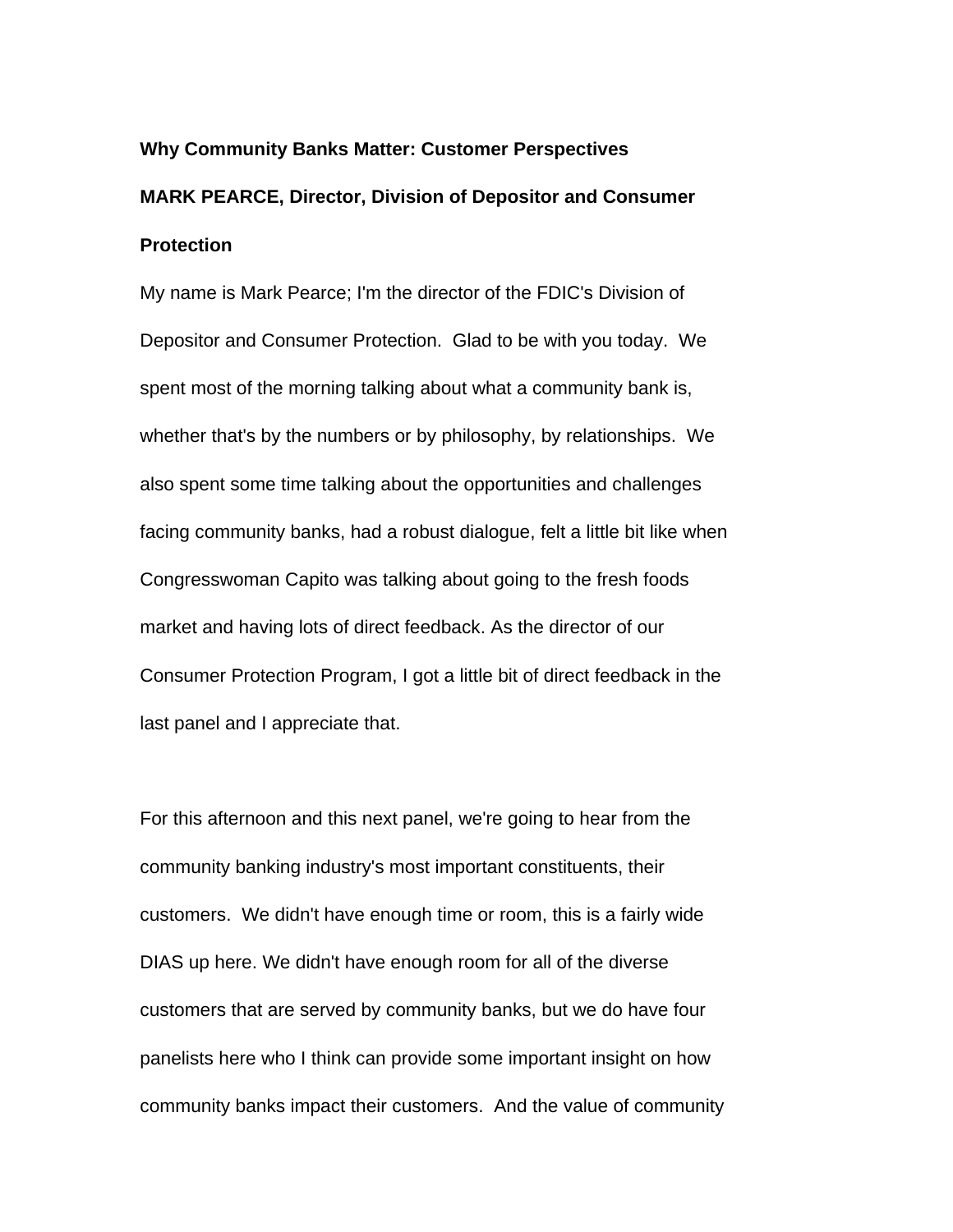banks for them and their communities.

First we'll hear from Eileen Fitzgerald. She's the CEO of NeighborWorks America. For those of you not familiar with NeighborWorks, it's a national intermediary that provides services and support to over 200 housing and community development organizations across the country. The organizations that NeighborWorks serves are both in urban markets and rural markets. They're small; they're large; in the nonprofit community; and have a wide range of relationships with community banks in those local communities.

Tom Curry, who's a member of the FDIC board and who I think will speak after this panel, welcome, Tom. Also serves on the Board of Directors for NeighborWorks.

Next we have Tom Marr, who's the chef and co-owner of Pete's New Haven Style Apizza. Affectionately known in my house at pizza pizza. Tom is a local entrepreneur here in the Washington, D.C., area, and he and his business partner have, over the last five years, grown their business through a close relationship with a local community bank partner. We thought it was especially important to have Tom here to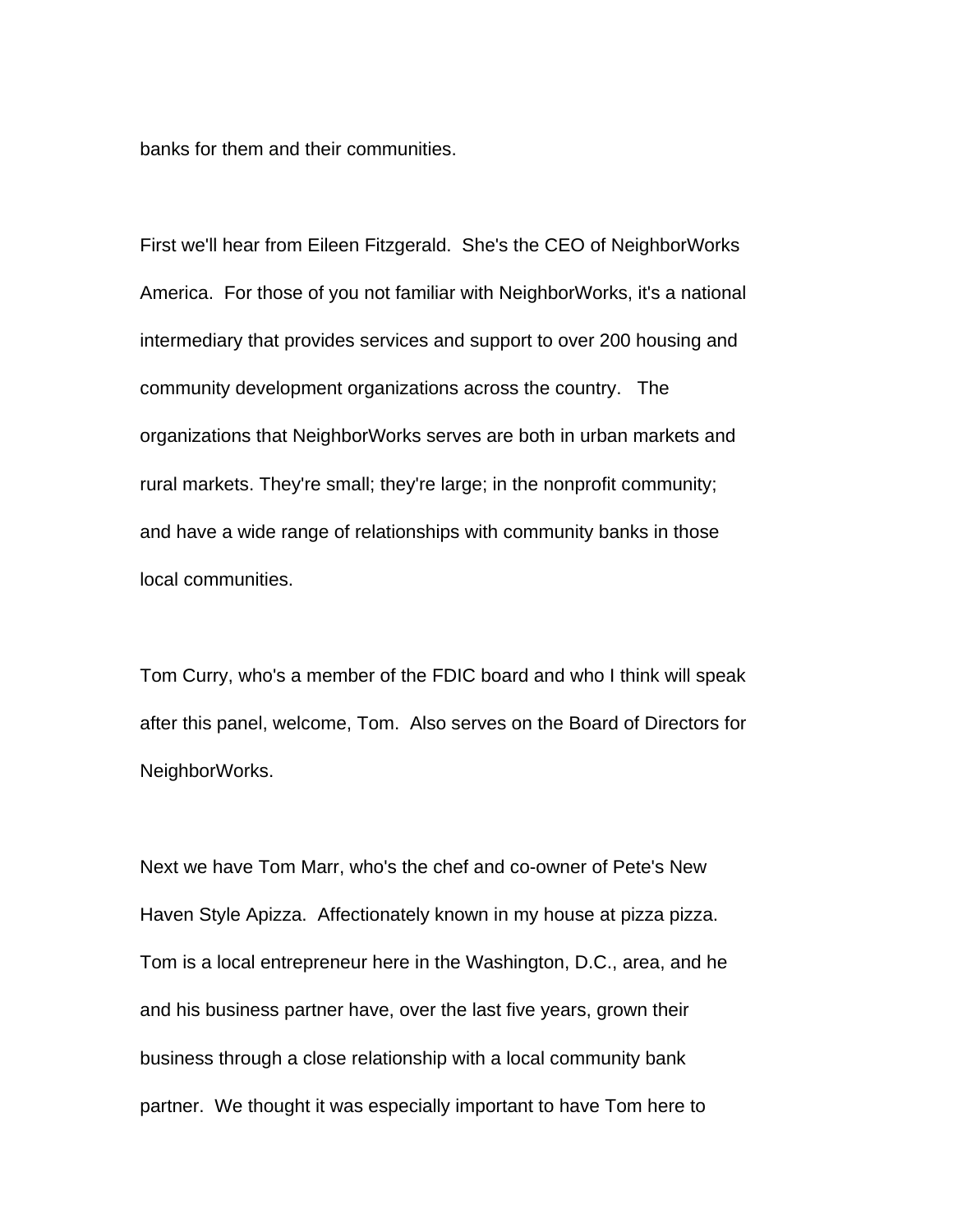bring the perspective of small-business owner, given the crucial role that community banks play in financing small businesses.

Following Tom, we have Travis Plunkett, the legislative director of the Consumer Federation of America. The Consumer Federation of America advances consumer interests through research, advocacy and education. The federation is composed of, I think, over 200 groups or so, representing over 50 million people, I think, that's right, Travis?

Then finally batting cleanup, we have Woody Barth, president of the North Dakota Farmers Union. We're delighted that Woody would come here all the way from North Dakota to share his perspective on the role that community banks play in rural and agricultural communities. I've asked panelists to keep their remarks short so that we can have an opportunity to have a good dialogue and discussion about some issues we've been talking about today, and hear from you as well. So I look forward to hearing from the panelists. We're going to go a little bit out of order from where folks are seated, and I'm going to ask Eileen to go ahead and get us started.

## **EILEEN FITZGERALD, CEO, NeighborWorks America**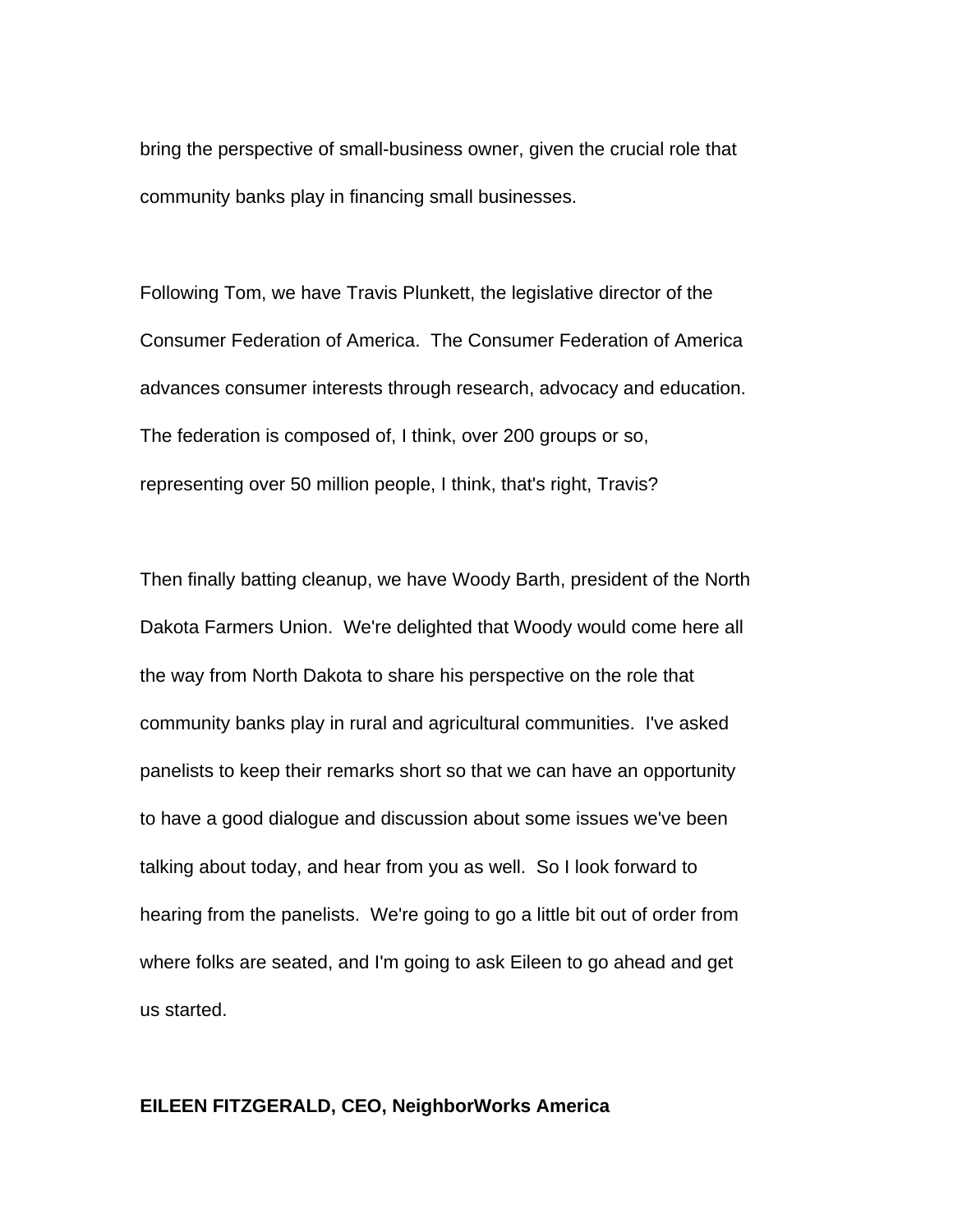Great, thank you so much, and thanks for having me here. As Mark mentioned, we're a national intermediary established by Congress in 1978 to support a national network of more than 235 outstanding local affiliates who work on housing and community development issues. They are in all 50 states, D.C., and Puerto Rico. What I want you to take away today is that they are small and medium-sized businesses in your community. So they have the needs that a typical business has, then they have their mission-related needs, which I'll talk about. These organizations are assessed annually for financial programmatic and management capacity, so we like to think of them as the best of the best, and we reward performance and work with those who are struggling and eventually disaffiliate organizations that don't meet those standards. So there's a lot of opportunities out there for community bankers. I have some great examples of some wonderful things going on around the country. One of the things that we hear from our organizations is that community banks seem to be outperforming their large bank brothers and sisters. Many community banks are still doing the mortgage lending for NeighborWorks clients, but they are also serving as lenders on affordable housing projects, investing in loan pools, and doing EQ2. EQ2 is equity equivalent investment. And all that is just great.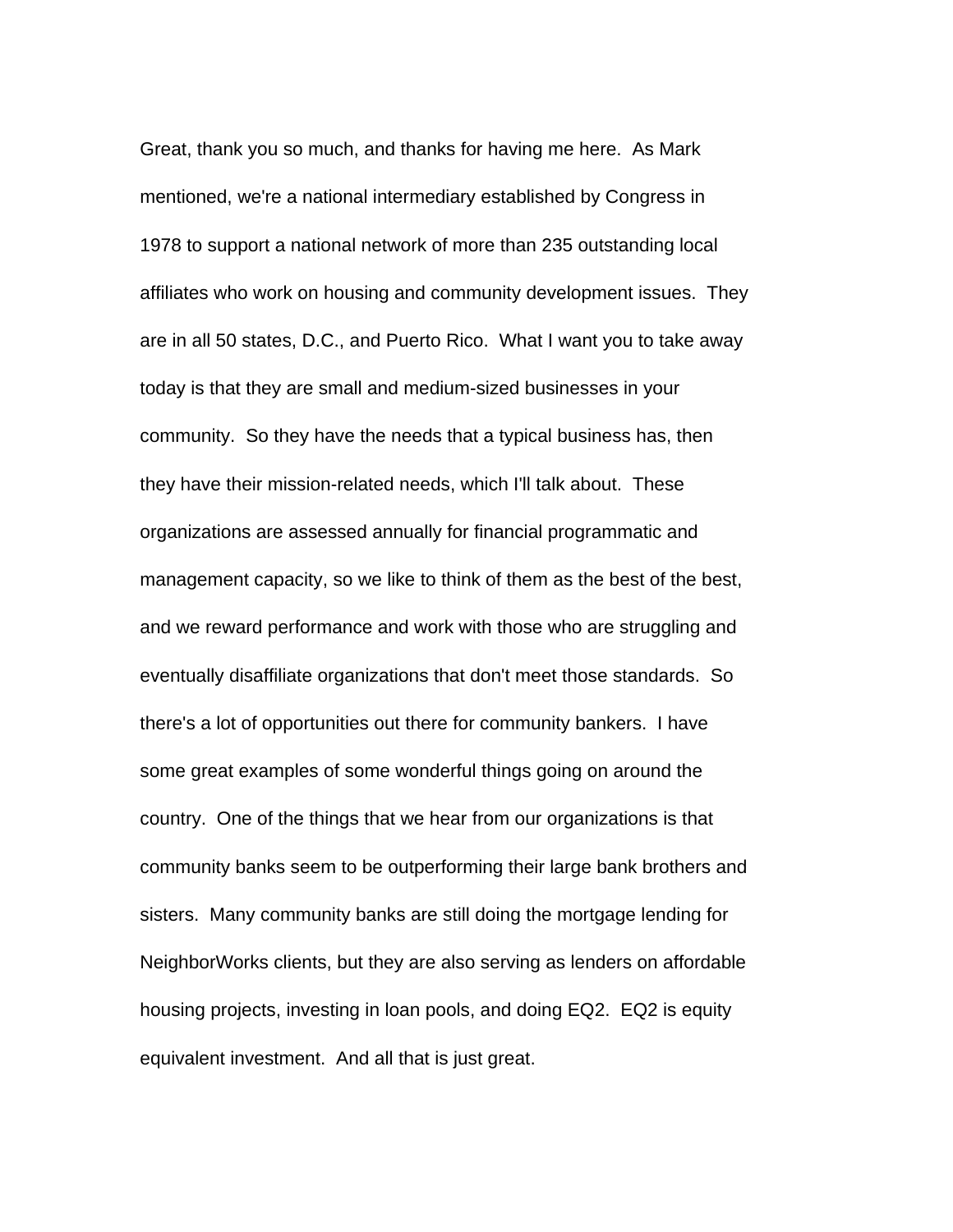One executive director of a NeighborWorks organization in the South said that in his state, community banks are great resources for construction lending on tax credit deals. In fact, they are the organization's preferred source and we've heard that again and again. Several organizations said community development banks are faster to make decisions on loans, more flexible, and more willing to negotiate less conventional terms on secured loans, predevelopment acquisition loans, midterm multifamily loans, and business lines of credit. Any of you have been involved in affordable housing community development know there's no such thing as a standard deal, so that ability to be flexible is really key to our success. It often seems that large banks do not offer as much or often no flexibility on terms. Community bank products sometimes have lower transactional costs and fewer administrative burdens. One of our groups said a large bank has expressed interest in expanding their business with us. However, when we do so, we must fit into their product parameters, pay significant transactional costs, and generally, the transactions are processed on their timelines, not necessarily ours.

A number of our organizations also cite the charitable contributions made by community banks to operating at the operations of the nonprofits. They also noted that bigger banks obviously contribute but often not so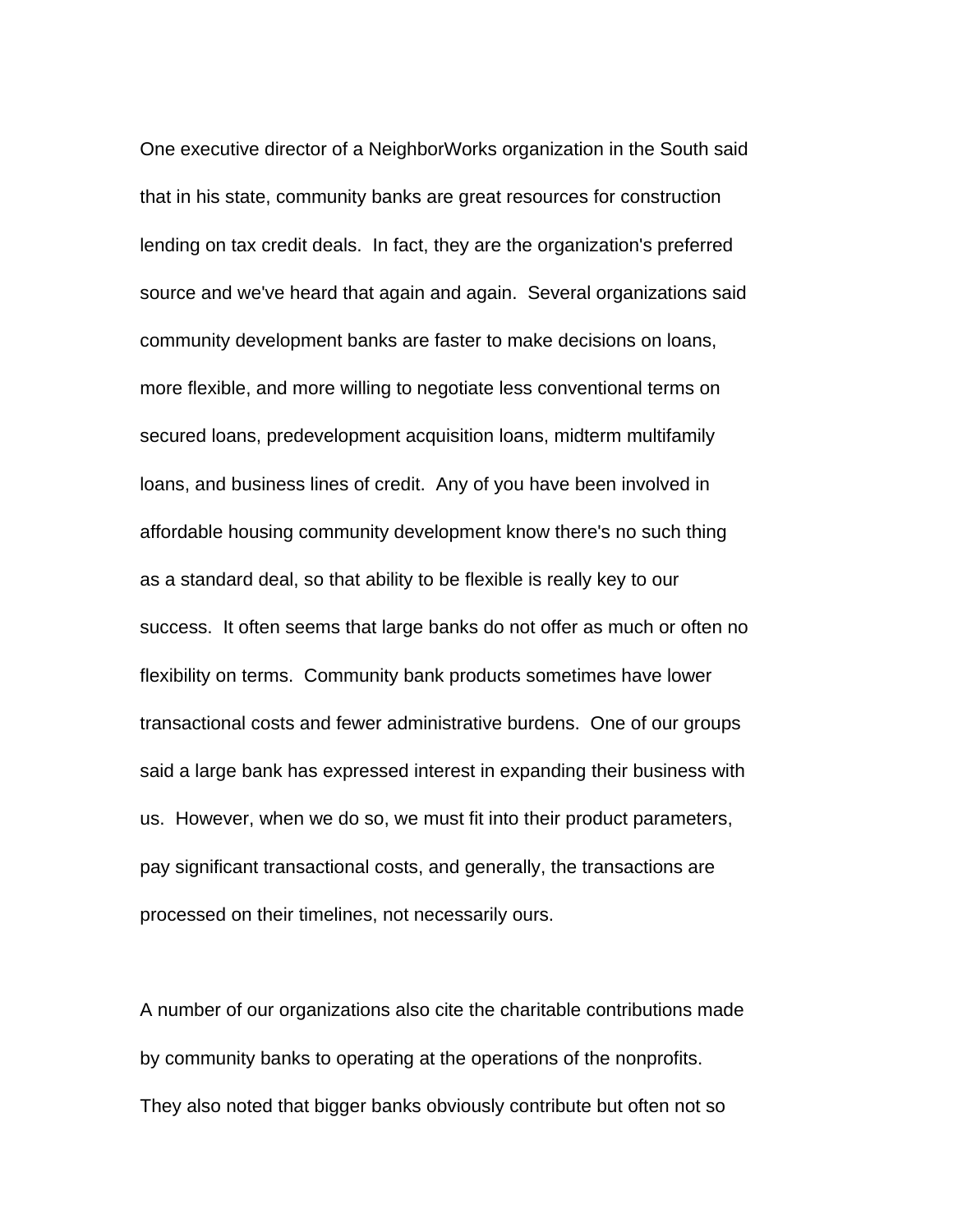reliably. They're not there as partners year in and year out. So I wanted to give you a few more examples of what community banks are doing well, and really again to encourage you, if you're not in this space and you don't know your local or regional nonprofit who's working in your community, to get to know them. A number of NeighborWorks organizations have community banks that participate in their loan funds. These are loan funds for making first or second mortgages or home equity loans. So for example in Syracuse, New York, Home Headquarters has a great program they call flex fund, and it finances home improvement loans in Syracuse and nine surrounding counties. Kerry Quaglia, who is executive director, explained that his organization started this program because it's really hard to get a home equity loan in Syracuse. As anyone familiar with New York knows, property values are stagnant and many homeowners need to do home improvements because the housing stock is old and often very energy-inefficient. Home Headquarters invented the flex fund program, and they provide a credit enhancement. Some of our grant money has gone to help them provide that credit enhancement. The banks provide the capital in the loan pool to help Home Headquarters. Without this program, homeowners have to go to subprime lenders for their home improvement needs or just as bad, put them on their credit cards and have a hard time putting that off. The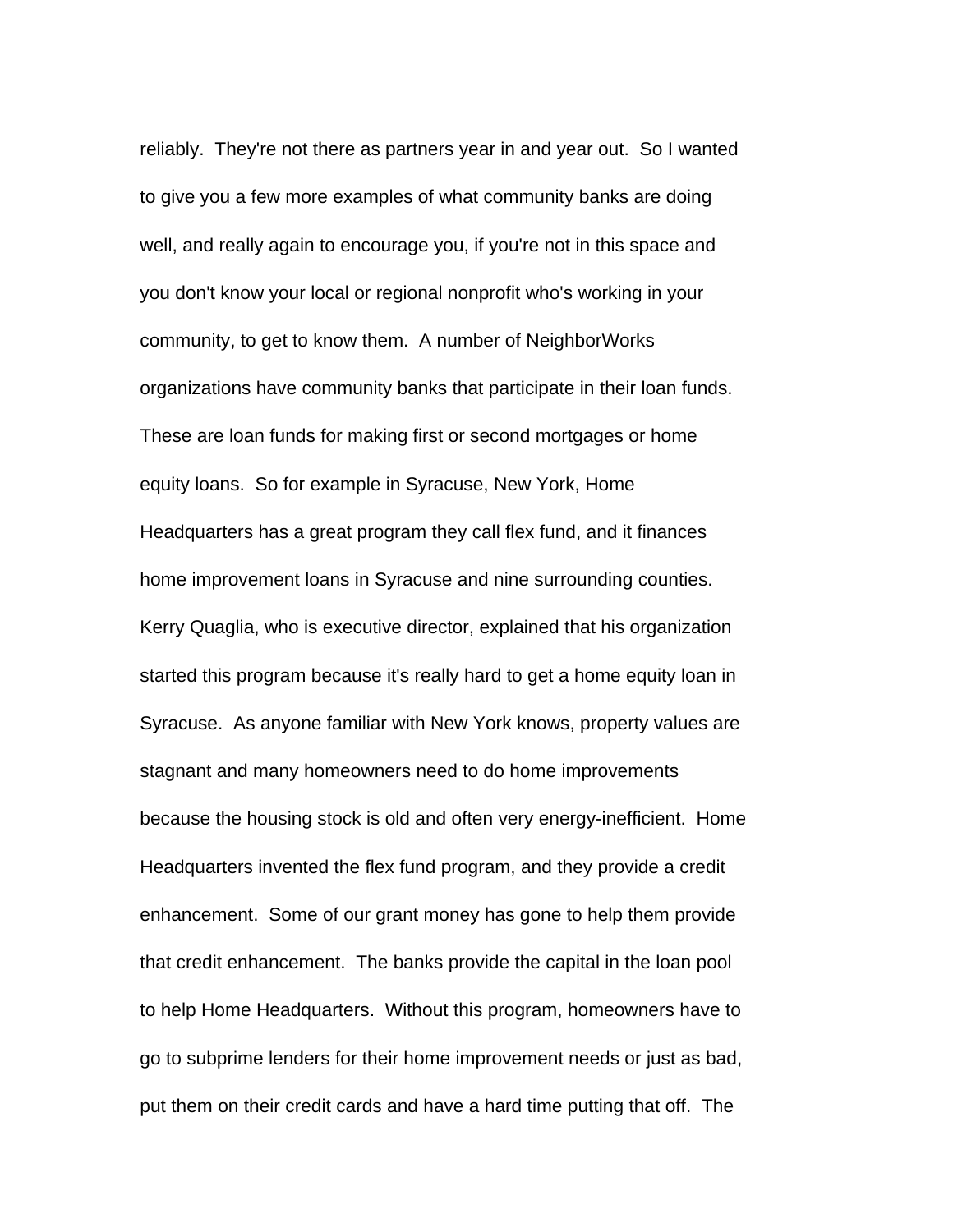program has been very successful. In total, they've lent \$20 million and 2,200 loans within the city of Syracuse and nine surrounding counties. And Kerry Quaglia reports it's the smaller banks who are keeping this program running. Some of the larger banks have pulled out, but there has been no reduction in the participation from the smaller community banks. Another example is in Connecticut. The housing development fund has two funding pools capitalized by banks where they estimate that 50-60 percent of each pool comes from community banks. One of those pools is a \$50 million fund for multifamily development. The organization has financed over 900 units through that pool. The second is a \$50 million homeownership fund that makes 20-year, 3 percent second mortgages to first-time homebuyers for up to 20 percent of the purchase price. The organization has made over 1,100 loans to low- and moderate-income buyers through this fund and 95 percent of those borrowers are current on their mortgages. I should note that anything that's involving a homeownership loan, a second or a first, would require quality homebuyer education and counseling, which is always, of course, the best solution to foreclosure prevention, right?

You make the loans to people and you think about whether they can repay them. Another great example comes from Waco, Texas, where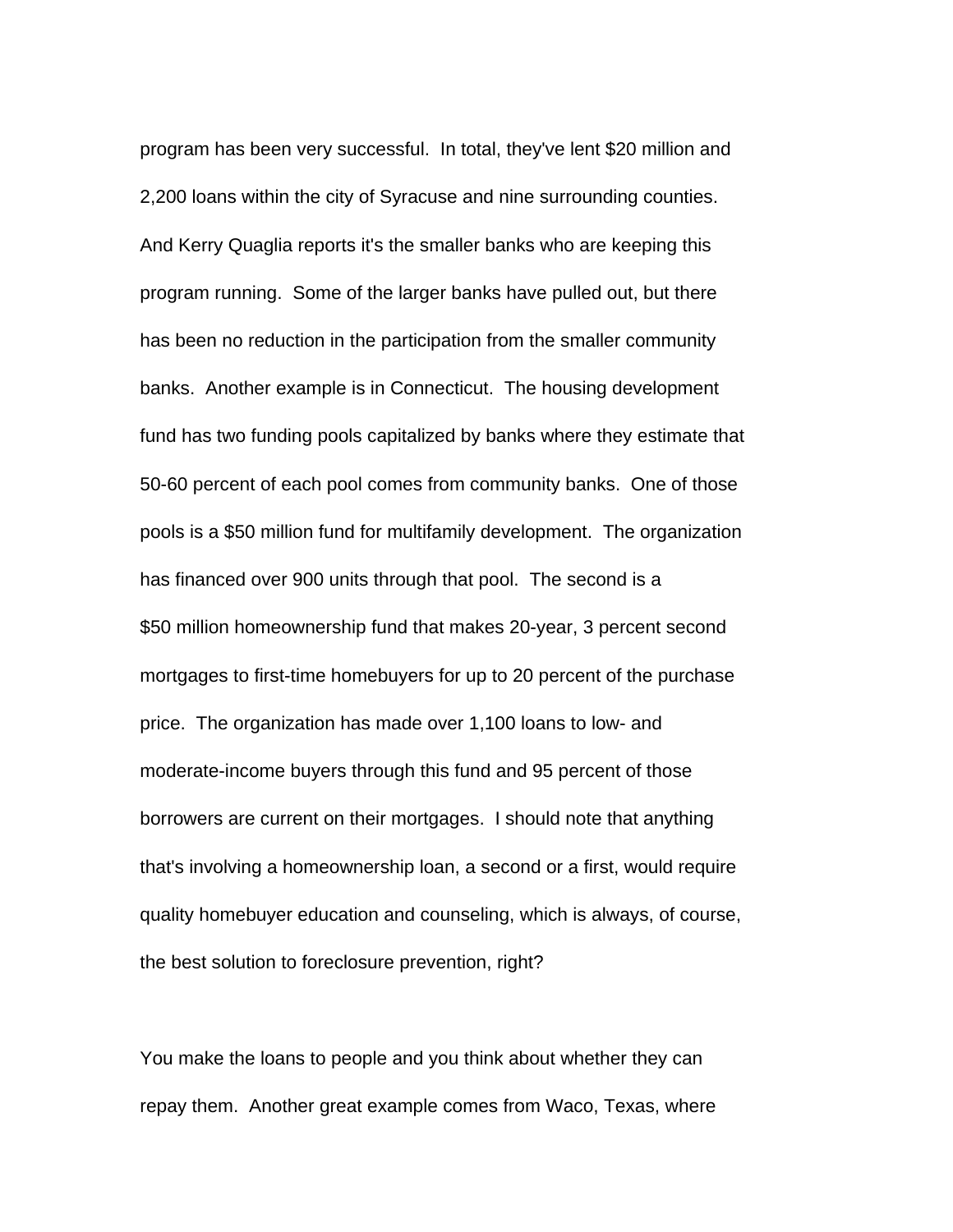community banks have funded a very successful REO acquisition, rehab lease sale program, buying REOs. Then they rehab and they keep them for lease or sale. For our affiliate, which is NeighborWorks Waco. That executive director reports that large banks who are present locally would not participate in the program, but seven local banks have collectively lent the organization several million dollars and they are having great success with this. The funds from the community banks are not inexpensive. They're 5-7 percent, with fairly short terms of one to two years. I will say we always like longer terms, you know, lower costs, but I think the program is a great example. The challenge here was access to capital, and that has helped the program operate successfully and been a win-win for everyone involved. In some places, community banks partner in multiple ways. For instance, our affiliate NeighborWorks UNQUA in Medford, Oregon, notes one of their local banks is an incredible partner. They have pretty much underwritten our corporation. They provide two lines of credit and permanent loans. The bank also purchased business energy tax credits and sold the group their office building at a discount and loaned the group funds for purchase at a reduced interest rate. The bank then leased back a drive-thru facility on the ground floor because they still wanted some presence, which then gives the organization a revenue stream from the lease. So again, a win-win way of keeping the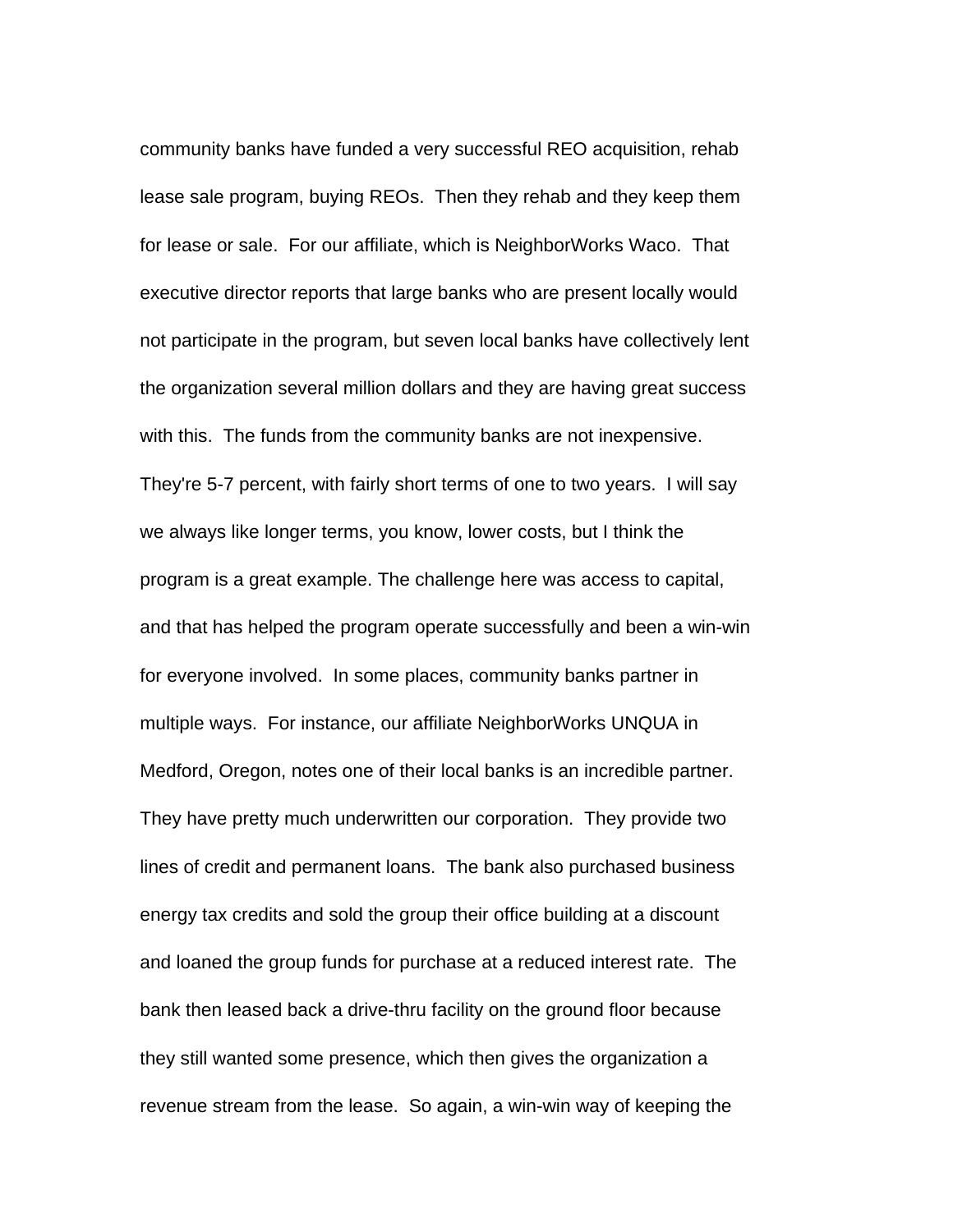presence of both of them active in a rural Oregon community.

There are many community banks that support homebuyer education funding, I think we heard about that before, and we hope they do this. We know that counseled homebuyers will perform better on their mortgages. In Montana, NeighborWorks Montana received homebuyer education funding from five community banks. They also participate in the EQ2, the equity equivalent lending. It was initiated there by one community bank and they received contributions from four others. And we have many more examples of that around the country. So we see the really critical role that many banks play in many markets, and I would say especially those that are often not a priority to the large banks, especially in terms of CRA, places like Waco, Texas; rural Medford, Montana; and Syracuse, New York. We see banks deeply motivated to invest in their communities and who offer more flexible product on flexible terms to our affiliates. So for those of who you are not doing this kind of lending and investment with community development nonprofits and NeighborWorks organizations, I hope you will think about it. Again, these are small and medium-sized businesses and communities. They have a range of needs, and they're good credit risks. I just wanted to highlight one other thing. I heard in one of the earlier panels about recruitment and retention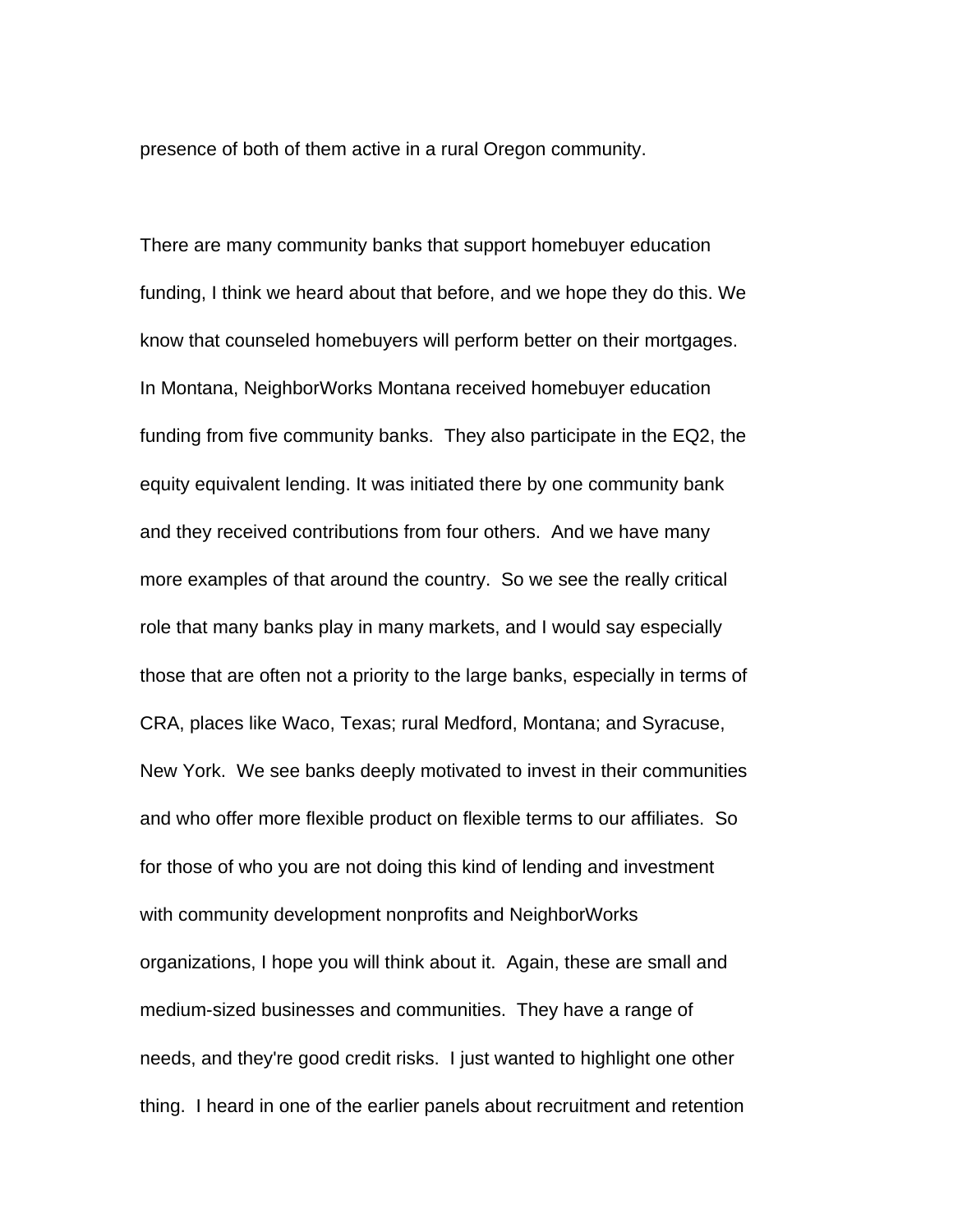and the opportunities there even to think about some cross pollination. That is a similar challenge, getting folks with real estate skills, financing skills for many of our community development nonprofits, particularly in smaller markets and rural markets. So what an interesting way for a community bank to partner and think about; how do you both try to attract and retain that talent pool in your community?

So think about those and realize that there are places like Appalachia, where we have a great organization, the Federation of Appalachian Housing Enterprises, who is an active lender deployed around \$40 million, reaching 4,000 families in direct financing in 2011, and that's a place they're having so much business because they are not having as much success maybe with some of their community development partners stepping up. So in each case, we think there's great opportunities and for anyone who's interested, I'd love to talk to you some more about that.

## **MARK PEARCE**

Thanks, Eileen. Tom?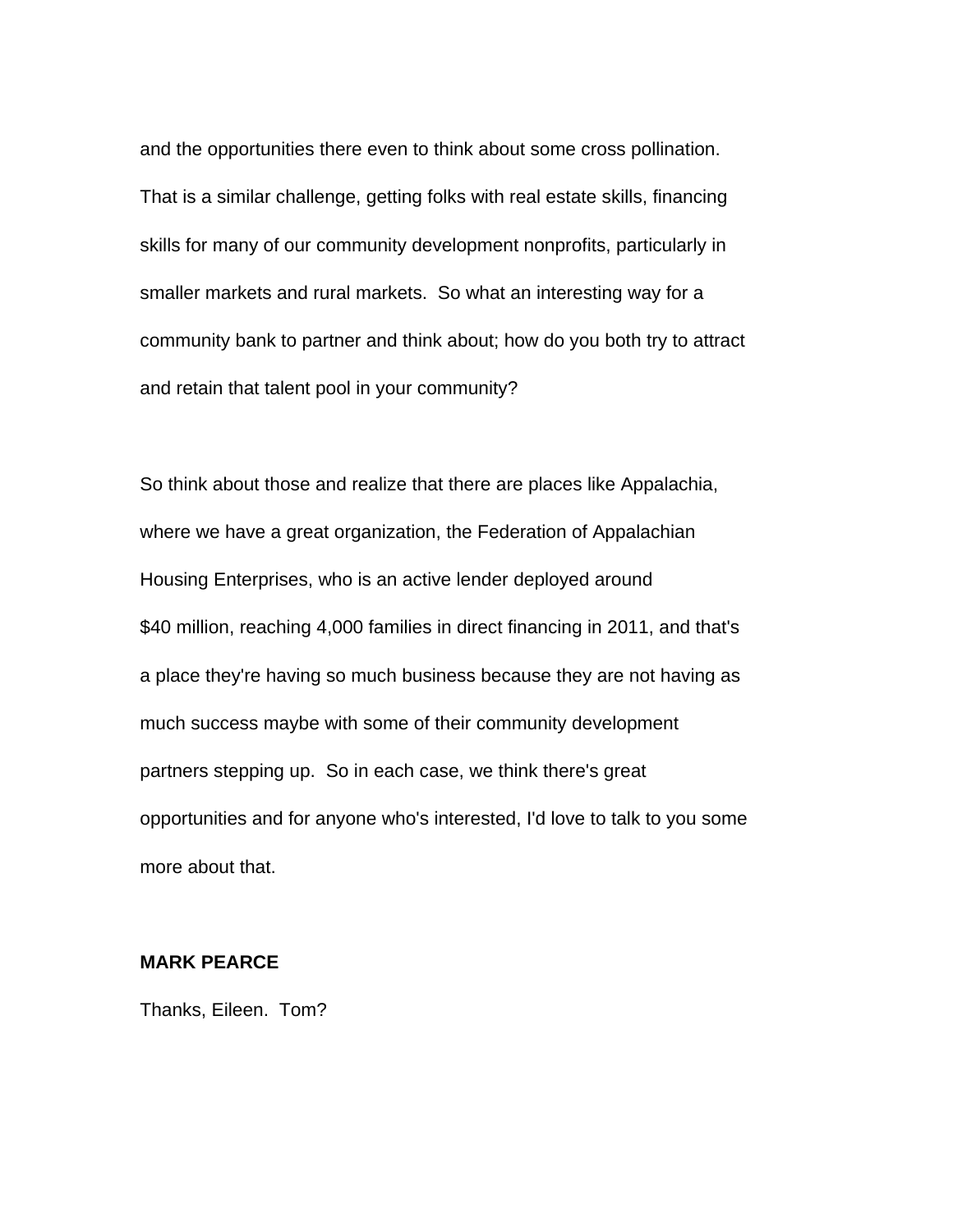**THOMAS MARR, chef and co-owner, Pete's New Haven Style Apizza**  Thank you very much. Our story actually starts about five years ago. It was back in late 2006, and my partner, Joel, had taken his business plan and started presenting it to some banks. He wanted to open up a little pizzeria and had a great idea, but really didn't have the know-how to get the financing for it, so he started a process by going and talking to banks and getting a lot of no's. Basically being told that he would need significantly more collateral, significantly more capital, and at this point, he basically had what he had. So he decided to keep pursuing it, keep going to different banks, listening to what was being said, trying to revise his business plan to make it more appealing, and to see what else and what steps he could get to talk to the next person. At this point, he had about \$100,000 in capital and his home to put up for what he needed was \$400,000 loan for this new restaurant. It was around 2007, he and I had worked together for several years at one of the museums here in DC, the National Gallery of Art, and he had brought this to my attention and said this is my idea, I would love to have you involved, in which case we decided this would be a great partnership for both of us, and I brought together essentially the money I had in my home as I was actually looking to start my own business as well. We decided to partner up on this one. In the process, he still was getting denied even with everything that we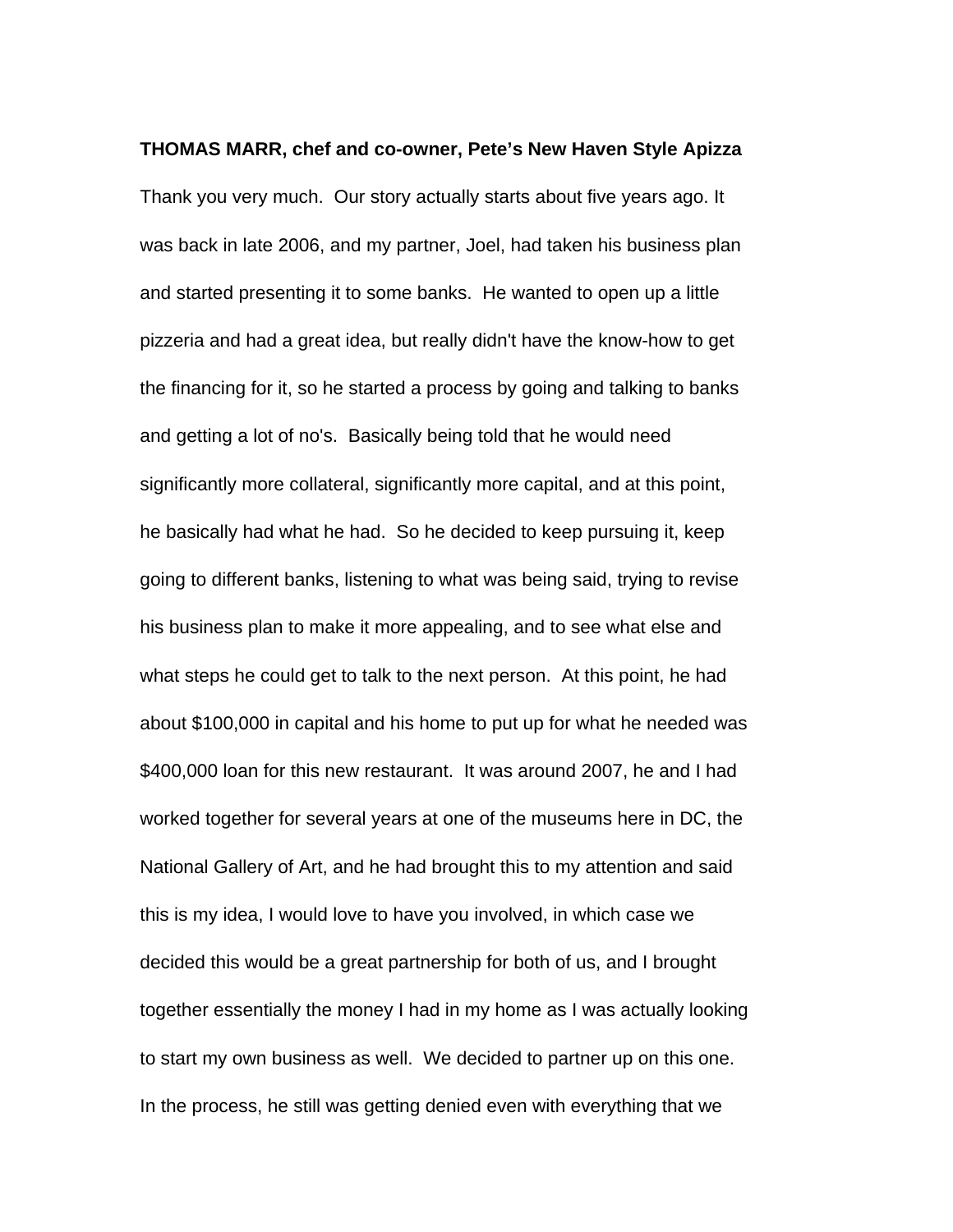had at this point. We had about \$200,000 in capital in both of our homes, back in 2007, they were actually worth a lot more than they are now, but still we had significant equity in our homes and, for most of the banks, we still didn't have enough to collateralize the \$400,000 loan. He had spoken with another local business owner who had recommended a bank. So he went and talked to them. They were a bank that was very heavily involved with small businesses and SBA loans. He went ahead and applied with them.

At the same time, he was attending a groundbreaking for his son's school, which is a charter school locally in DC, and found out that the financier of that was City First Bank of DC. He spoke with some folks there at the groundbreaking, and they essentially decided that he possibly could apply for a loan with them, so he went through the process, and we started filling out paperwork, answering questions, answering more questions and more paperwork. Along the process, City First really started asking lots of questions about us. They wanted to see biographies on us, they wanted to get to know us, they looked at our resumes, looked what we had done professionally, asked questions about our families, asked questions about things that nobody else really was asking, and so clearly there was a lot more interest and involvement from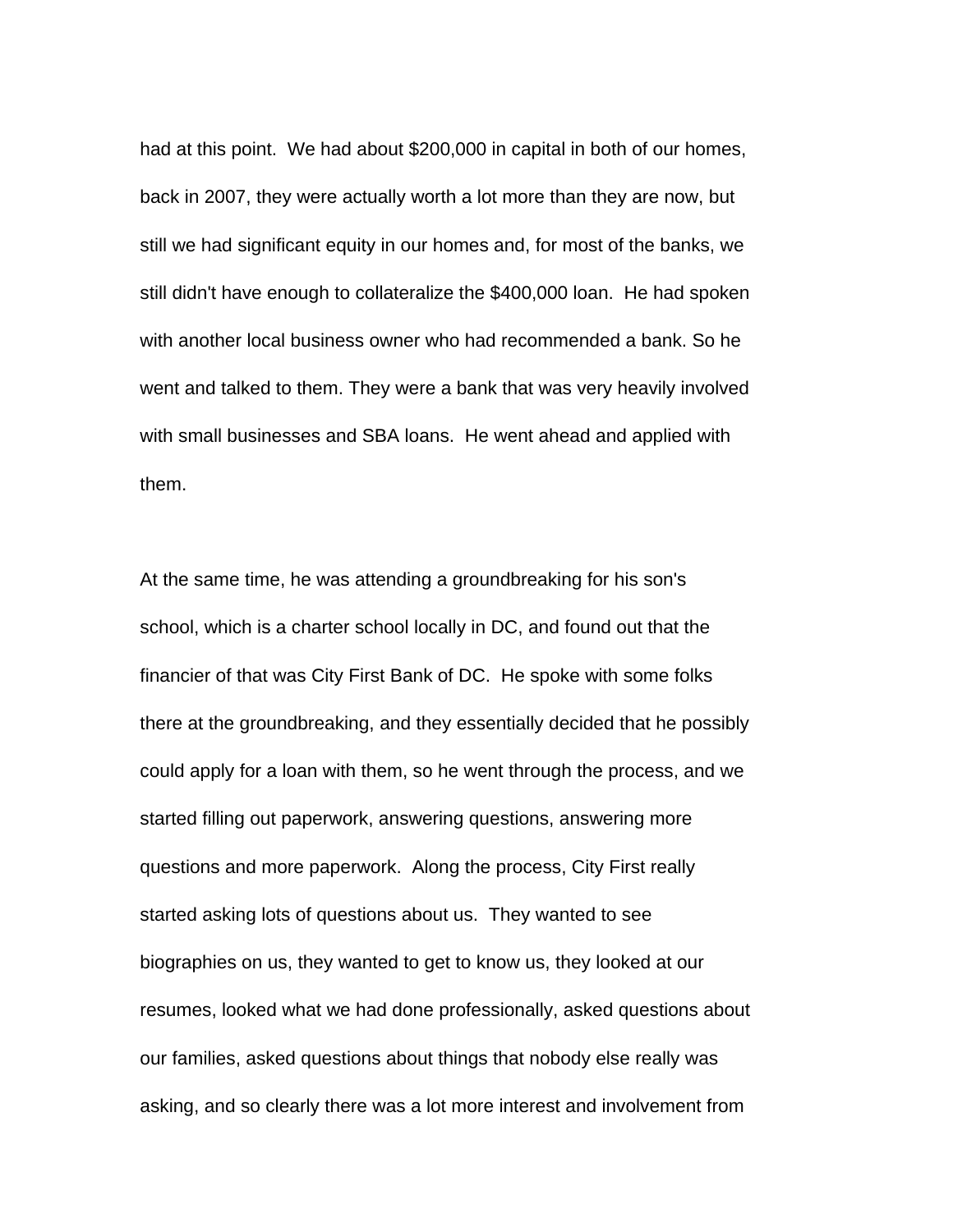City First, which is a small community bank here in DC., that does a lot with community development. We were actually looking at an area of D.C. that was a very large development project in Columbia Heights, and for many, many years, it really sat very downtrodden, it had lots of crime and the housing market was not very good and so we really had the foresight to see that this was an area that was going to take off and back in 2007, it was still not as good as it is now, but it's significantly better now. After which City First continued to ask us questions, we went through the process, we got to know some of the folks there, and eventually we had enough capital, enough collateral and we were able to answer the questions and we were approved for a loan with them. So we opened up that store, and about a year and a half later, we were growing at about a 30 percent rate in revenue every year for the first couple of years and we decided that we wanted to open a second location.

At that point, we didn't know if we were able to apply for another loan. We didn't know what to do about coming up with the money. We were doing well, but of course we were paying all of our initial debt and loans and there really wasn't a tremendous amount of money left over from the business itself. We eventually worked up the nerve to speak with Stephanie Meyer at City First and find out what it would take for us to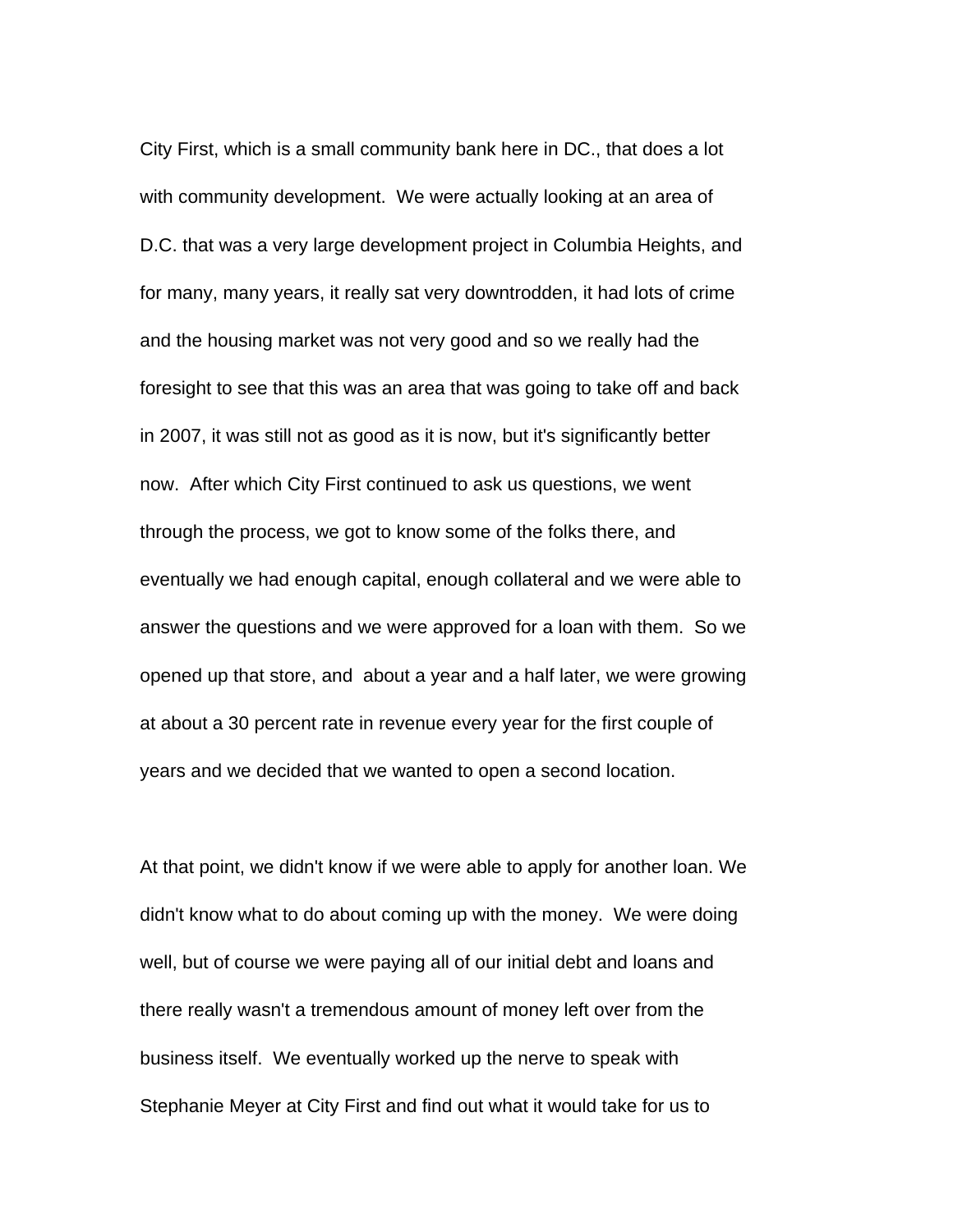apply for a second small-business loan. So we went through that process, and she told us everything that we needed to do, what we needed to do with our business as it stood, what we needed to do so that we would be able to apply for the next loan. We went through that. We paid down significant amounts of debt. We paid everything pretty much everything that we made from that business and it was pretty much the two of us working six, seven days a week, running labor as low as we could so we could pay off that debt, and we were in a position at the end of that period of time, the bank felt like we could go ahead and apply for a loan.

So we went through that process, applied for a small-business loan, and during that process, we were looking at a location that fell through. So we're now in the process of looking at getting a loan and we're still looking for a location, and we had spoken—in the conversation as we do when we go in there to make deposits or anything else—and getting to know everybody. We were speaking with Bill Linlaw. He suggested an area up in upper Northwest, Friendship Heights in the Bethesda area. So we went up there, we took a drive and we looked around, and we found a little spot on Wisconsin Avenue, and really an area where there wasn't a lot around us, but we had this feeling that it was kind of another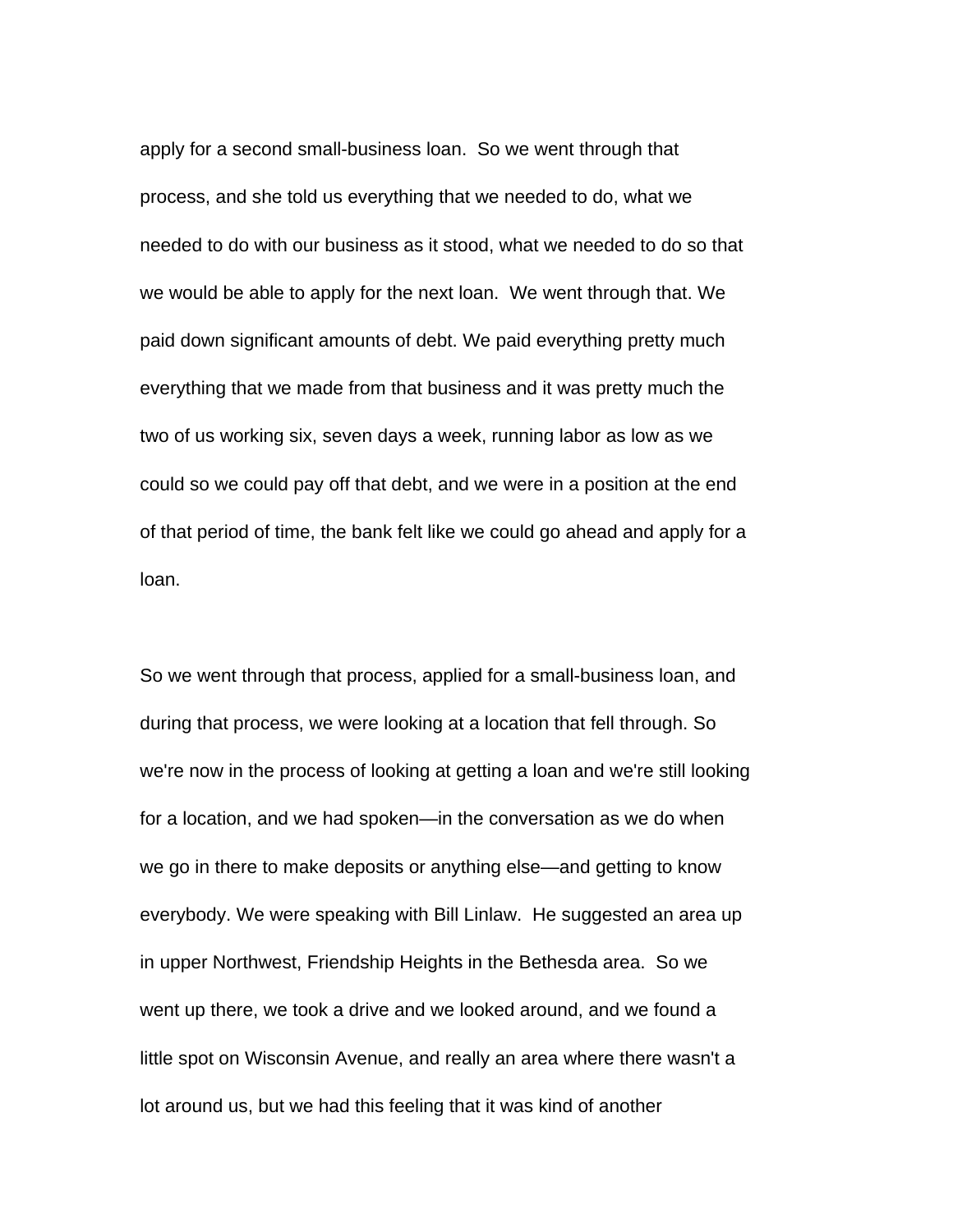development area. Even though it was in Friendship Heights, there wasn't a lot around us, wasn't a lot of big businesses, but there was a lot of residences and we feel like we fit in with families very well. So we looked at that, we applied for the loan, we ended up getting approved for that second loan and then we opened up Friendship Heights.

During that process of the construction of Friendship Heights, we were offered an opportunity to open a third location, which was much faster than we had ever anticipated, but it was in the Clarendon neighborhood right up the street here. With all the development that was going on and all of the things, apartment buildings and the businesses, we really felt like this was a great time to get into this area, that it would do really well, appealing to families, single professionals, so we wanted to do it, but we didn't really think that we could go back to the bank and ask for another loan after we had really just closed on a loan a few months before. So we decided to talk to some friends and family and raised a significant portion, plus we were able to in this process make a significant portion of the money ourselves from the two stores doing really well. We were still a little bit underfinanced for project, so we went ahead and went back and talked to the bank and spoke with Michael Nafty, who had been there after Stephanie left for maternity leave. And he really shared a lot of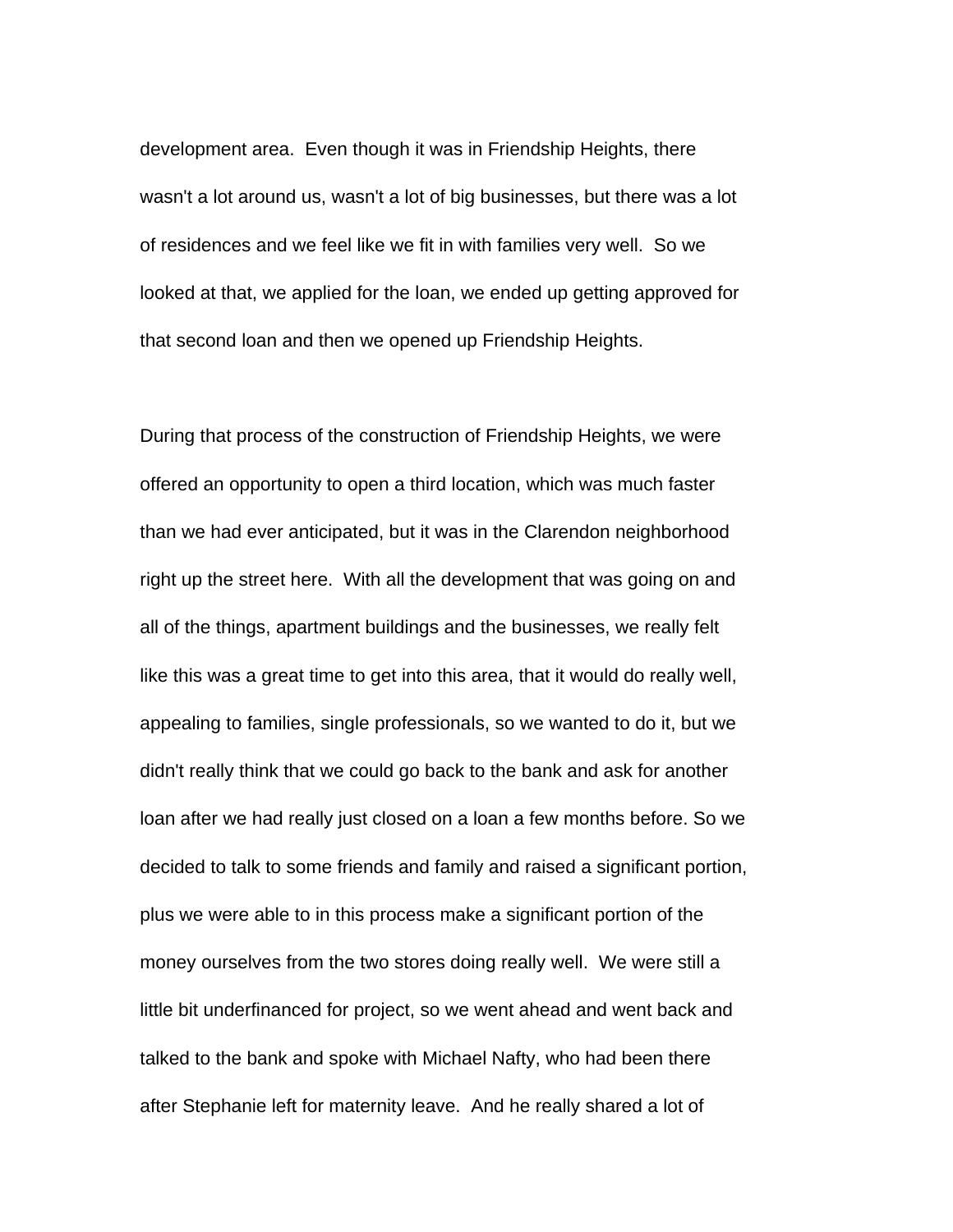insight with us as to things he had done in the past with other businesses and things that have been able to make them successful, which really made us feel like, you know, we're really developing this really long-term partnership with our local bank and not just, you know, somebody who's looking at all of the materials on paper. They really knew us well and we walk in and we say hi to everybody on a first-name basis, and it's a really good feeling. Michael was able to help us with getting a line of credit for our business to help us finish financing for the third project. So once we were able to do that and we get the third restaurant up and running, we still have almost weekly, if not more than weekly, conversations with Michael, whether it's myself or my partner Joel or our business manager. City First really helps us a lot with everything, every aspect of what we need to do to continue to grow our business. At this point, we have three restaurants. We employ 132 employees. We're generating about \$200,000 in payroll every month. So we really feel like City First has helped us to help everybody else. We're responsible for providing jobs for people, we're responsible for putting money back into communities, and we're really doing it with the communities that we're in. That's why we look at those areas for us, we look at the areas in the D.C. area that we can become part of that community. That's all I have.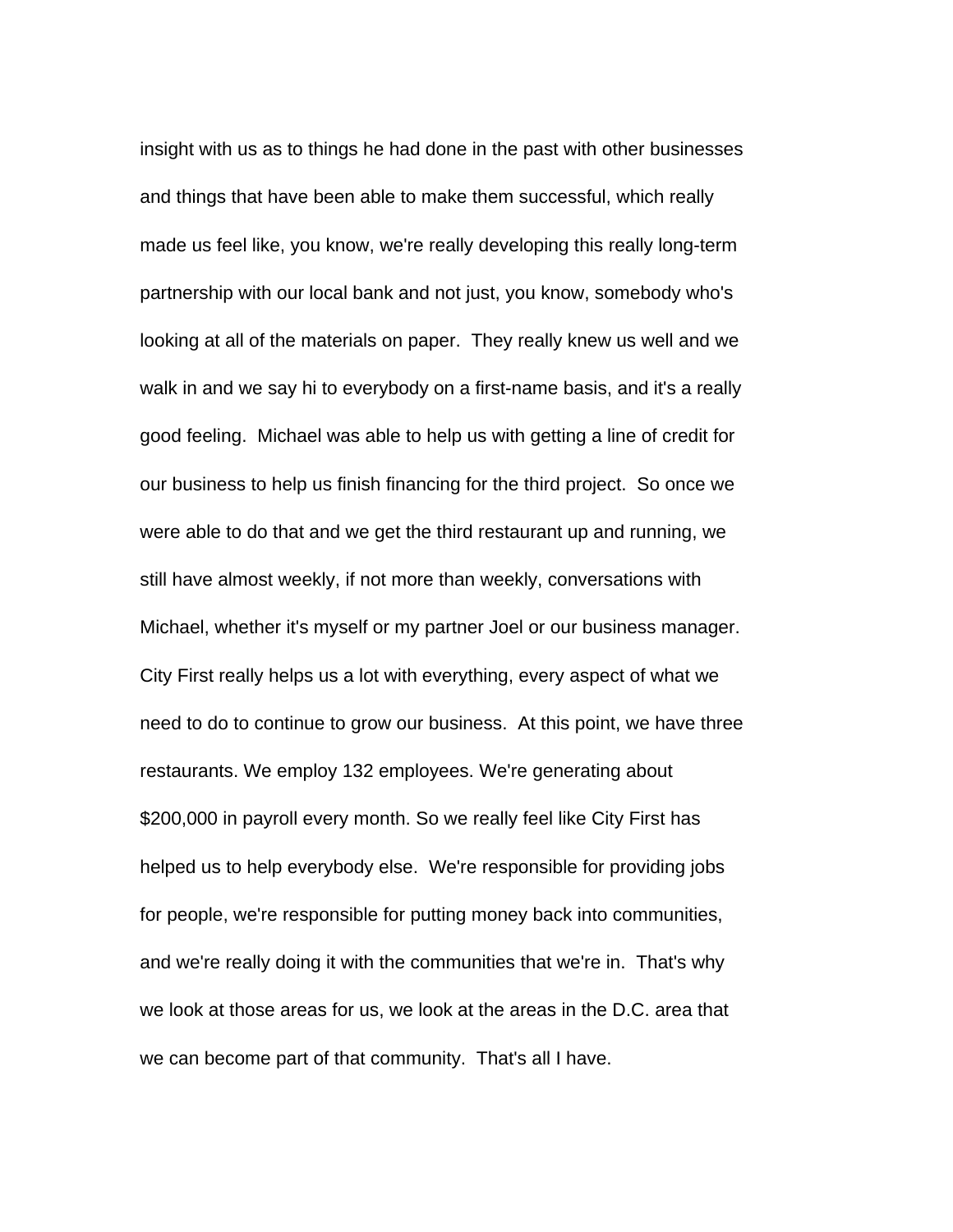## **MARK PEARCE**

Great. Great story, Tom. Travis, if you'll take it from here?

## **TRAVIS PLUNKETT, legislative director, Consumer Federation of America**

Sure. Good afternoon, everybody. Thank you very much to the FDIC for the opportunity to speak here today. My organization, the Consumer Federation, thinks it's very important that we have a vibrant and very diverse financial services community that competes to serve all consumers. Let me start by saying we're glad you're here and we want to work with you. We have common policy goals, I think, and we very much support your broad efforts. From our point of view, from the consumer point of view, there are a number of advantages that community banks offer to consumers. For one, integrity. I mean, the fact that you have a business model that is focused on providing customer service, developing customer loyalty as we've heard about all day in terms of relationship banking, and fulfilling important competitive gaps left by bigger competitors, it's just not financially viable for you all to do what many of the big banks did. Your business ethic doesn't permit traps and tricks, it doesn't permit unsustainable loans or unjustifiable charges that while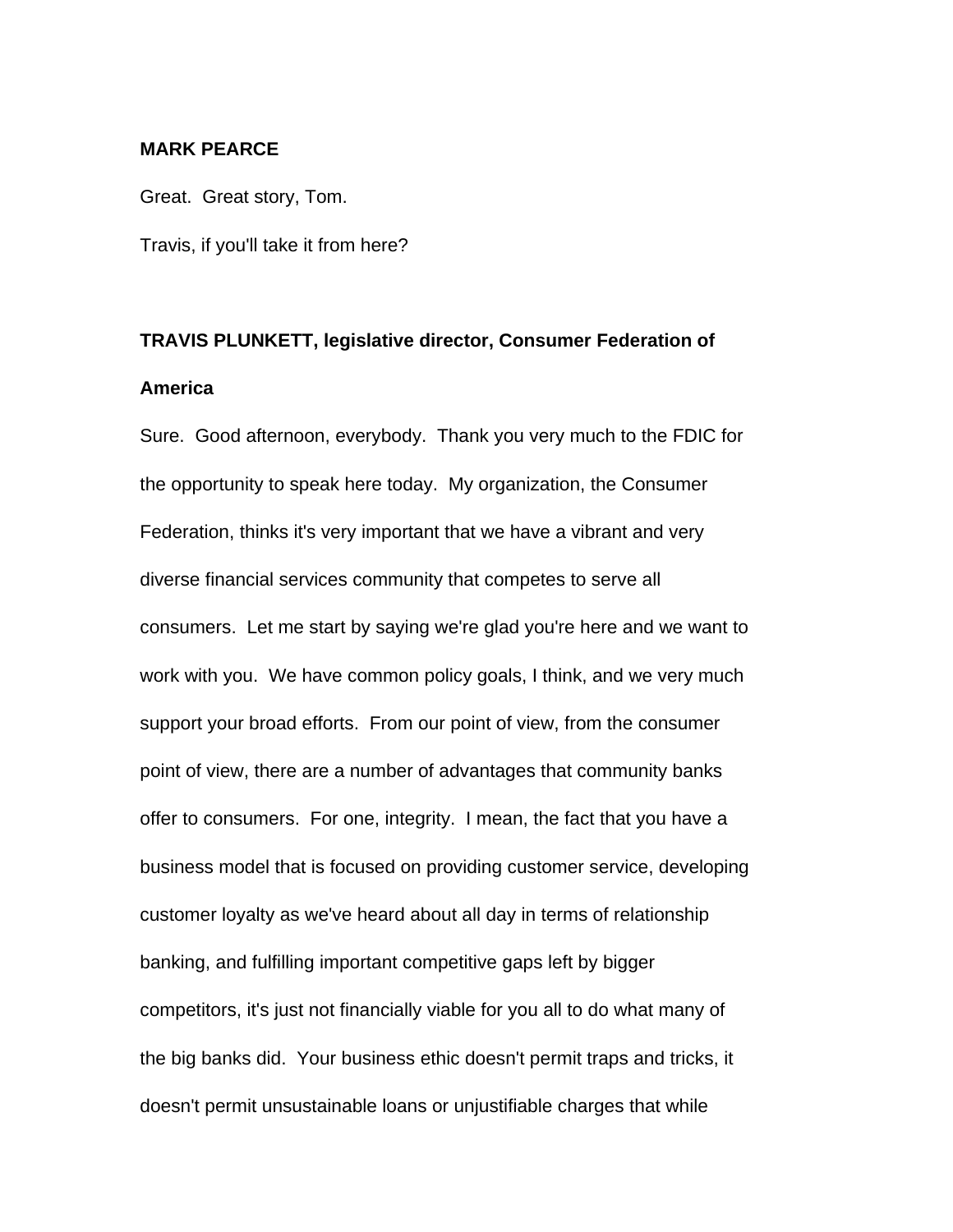lucrative in the short term can also be very harmful to alienate customers in the long term. As we've heard all day, most community banks did not deploy abusive financial practices in the lead-up to the financial crisis, although I will note, just as in any sector, that there were some who did take advantage of the loose regulatory environment to offer products that were harmful to consumers. But the vast, vast, vast majority did not.

So integrity is the first advantage we see. The second we see is affordability. Many of your institutions are offering very, very cost-effective and sustainable products. Choice, a third advantage. The fact that you all are smaller and more nimble, you can deploy alternatives to the very similar and often very limited products and services offered in the increasingly concentrated bank and financial services marketplace. Let me just highlight one that one of our member groups brought to our attention, Bank Plus in Mississippi, their credit plus product, you can get a very small loan, \$500 or \$1,000 at a 5 percent interest rate, one- or two-year terms so a long-enough term, Eileen was saying, we like longer terms in terms of sustainability and repayment. Half the loan amount is deposited into a savings account and held until the loan is repaid. So encouraging savings as well, which as a consumer group spent a lot of time on that issue, we think is crucial. So an example of a very innovative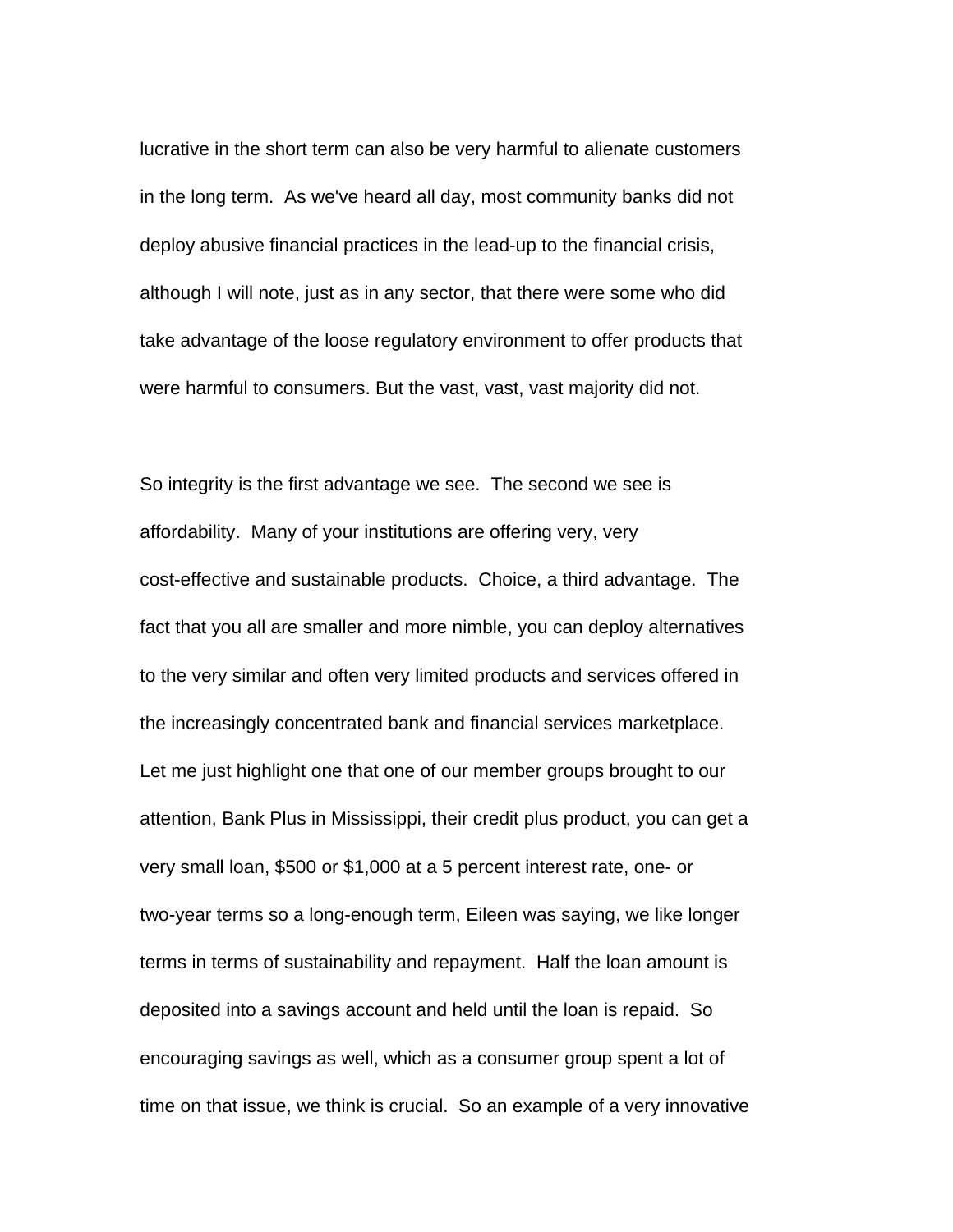small-loan product that's filling an important niche, the often ignored lowto moderate-income borrower marketplace, competing with much more predatory products like the payday loan product. We view that as a great example of the kind of choice you all bring to the table.

Then of course you had a lot of discussion today about local groups. The importance of knowledge of and service to the local community. I'll give you an example from our point of view. We have helped to organize a national social marketing campaign that encourages low- to moderateincome people to save money for emergency savings and midterm savings needs. It's called "America Saves." Many of your banks are involved in that. In fact, I've been told in the 58 communities that America Saves is operating, and it's also part of America Saves Week, little promo, next week, that community banks are the bedrock of those efforts. That is by far the largest participation in America today is from the community financial—community bank sector—and not from larger banks. So to us, that's an example of how commitment to the community can have very important benefits for consumers.

We have two goals moving forward in terms of the regulatory environment and the marketplace. And I think we share these goals and we would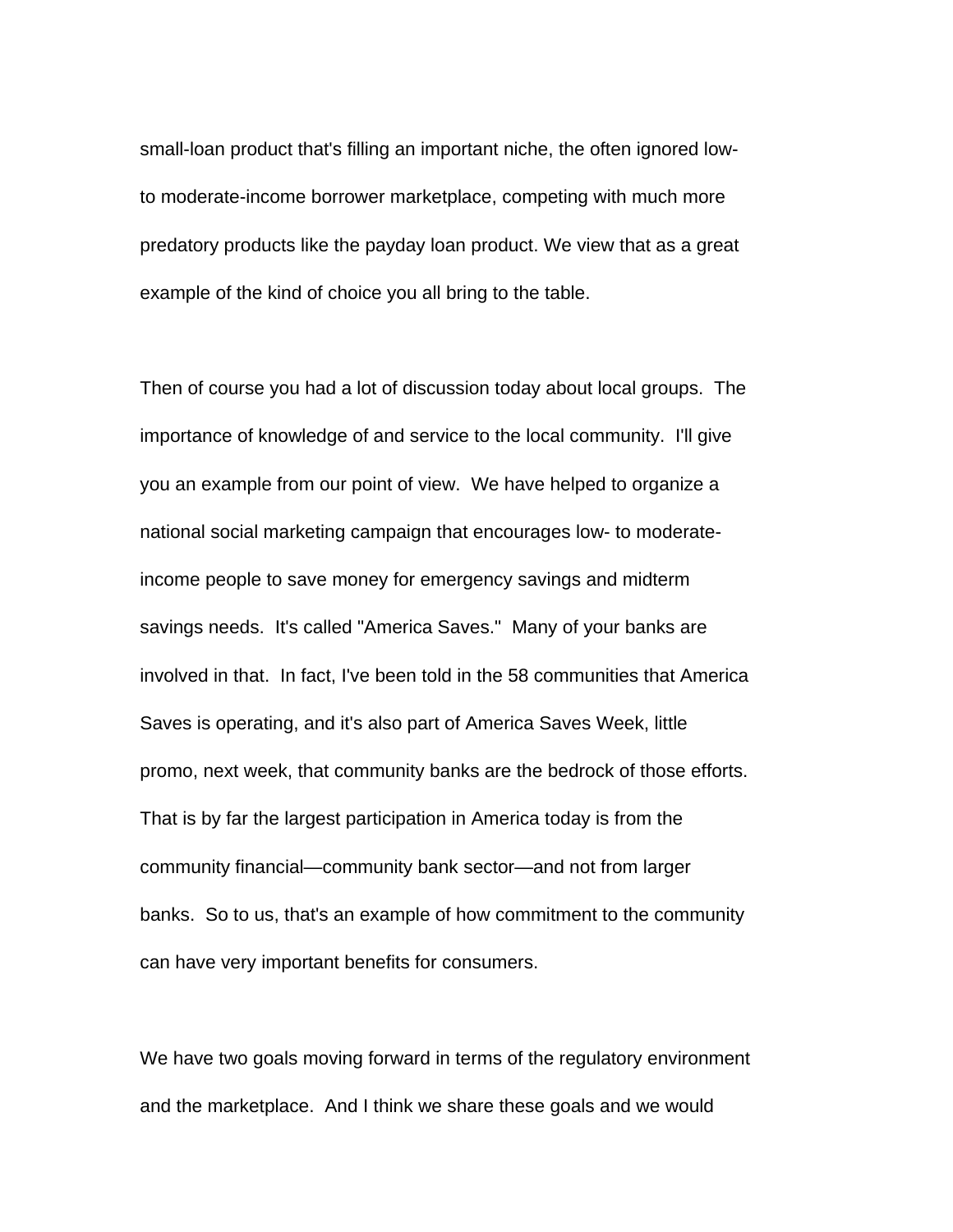look for opportunities to work with you all on them. They're beneficial from a business point of view as well as to consumers. First, we've talked about this today, a level regulatory playing field. Never again do we want to see different rules, and from the consumer point of view, different products and options based on the type of institution that's being regulated. Whether they're bank or nonbank, whether they're state regulated or federally regulated, whether they're large or small. Everybody needs to be held to the same basic standard. That, I think, in the long run, is going to be enormously beneficial to consumers. Just aside, today the Consumer Financial Protection Bureau announced that they are going to supervise two nonbank financial sectors: credit reporting agencies and debt collection companies, and add to that the mortgage, nonbank companies, the payday loan companies and the student nonbank companies. And you've now got five major financial sectors that nonbank sectors the CFPB will be supervising. Our hope is that what will happen here is it creates a business environment for you all that allows your more productive, more sustainable, frankly more pro-consumer products to flourish. I think we all saw a situation during the lead-up to the financial crisis where very lucrative but very damaging financial products, primarily mortgage products, drove the bad, drove the good, out of the marketplace.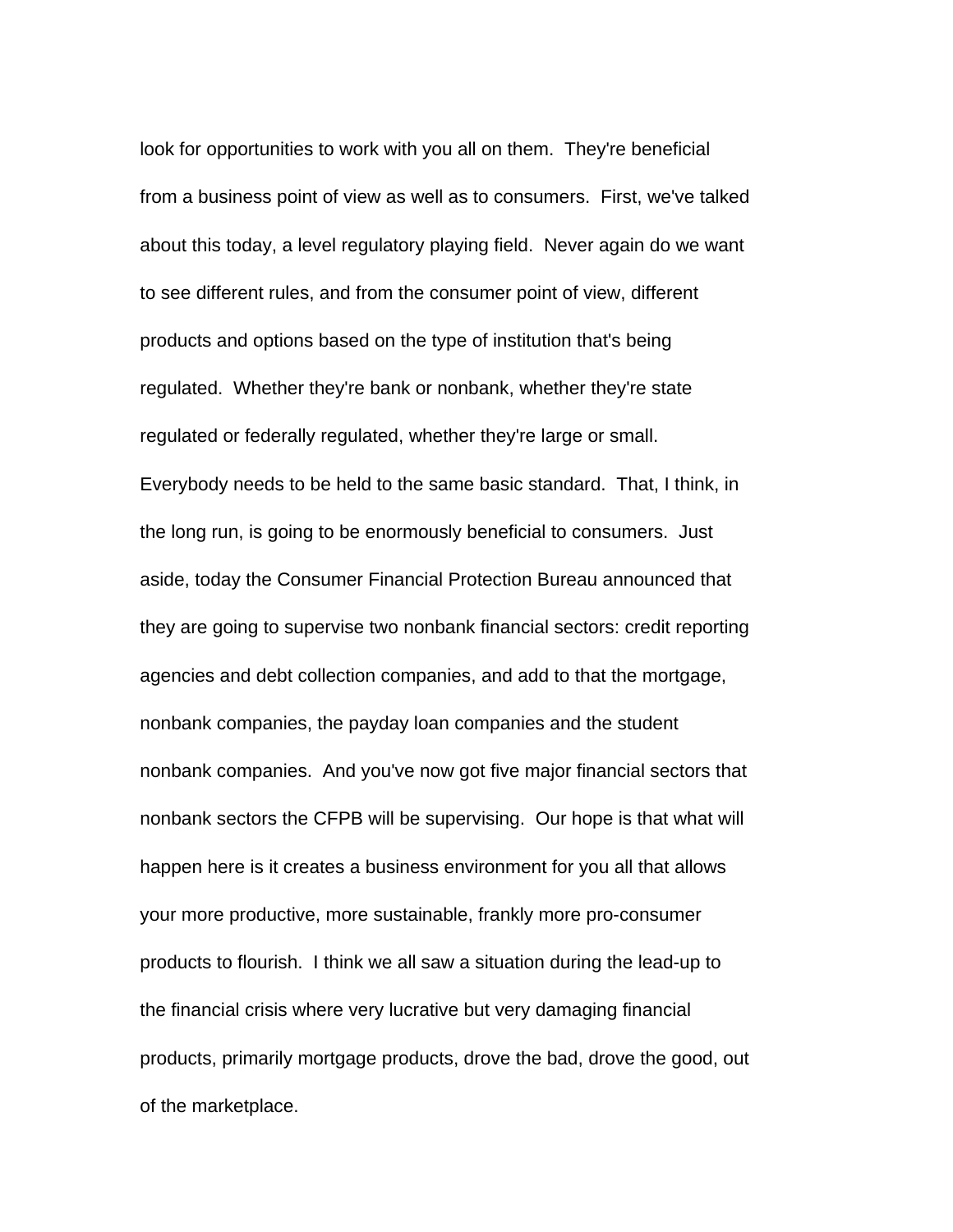So now we have a situation where little by little, either the marketplace itself or the regulatory environment, is helping to create a situation where your more sustainable approach, your more community-oriented approach can flourish. With that, we hope you all will look to some of your colleagues, look to some of the best practices that community banks have been leaders in offering, and start to serve that marketplace. That so-called alternative financial services marketplace that many of you are already addressing in your communities, but serve it more broadly throughout the nation and show the bigger banks how to do it. A couple more examples, Virginia National Bank is offering loans of up to \$650 at 18 percent APR. No other fees or charges in a six-month to a one-year term. Security Federal—these are all examples that our member organizations brought to our attention—in South Carolina, they have a very interesting program called the Second Chance Program. You get your credit, they help you. They give you advice on fixing your credit if you've made credit mistakes. And then they create both savings and credit options for you at reasonable rates and fees. So these are exactly the kinds of best-practice products that we hope you all will be deploying widely and showing your larger competitors how to serve this marketplace. Because step one is obviously a regulatory playing field,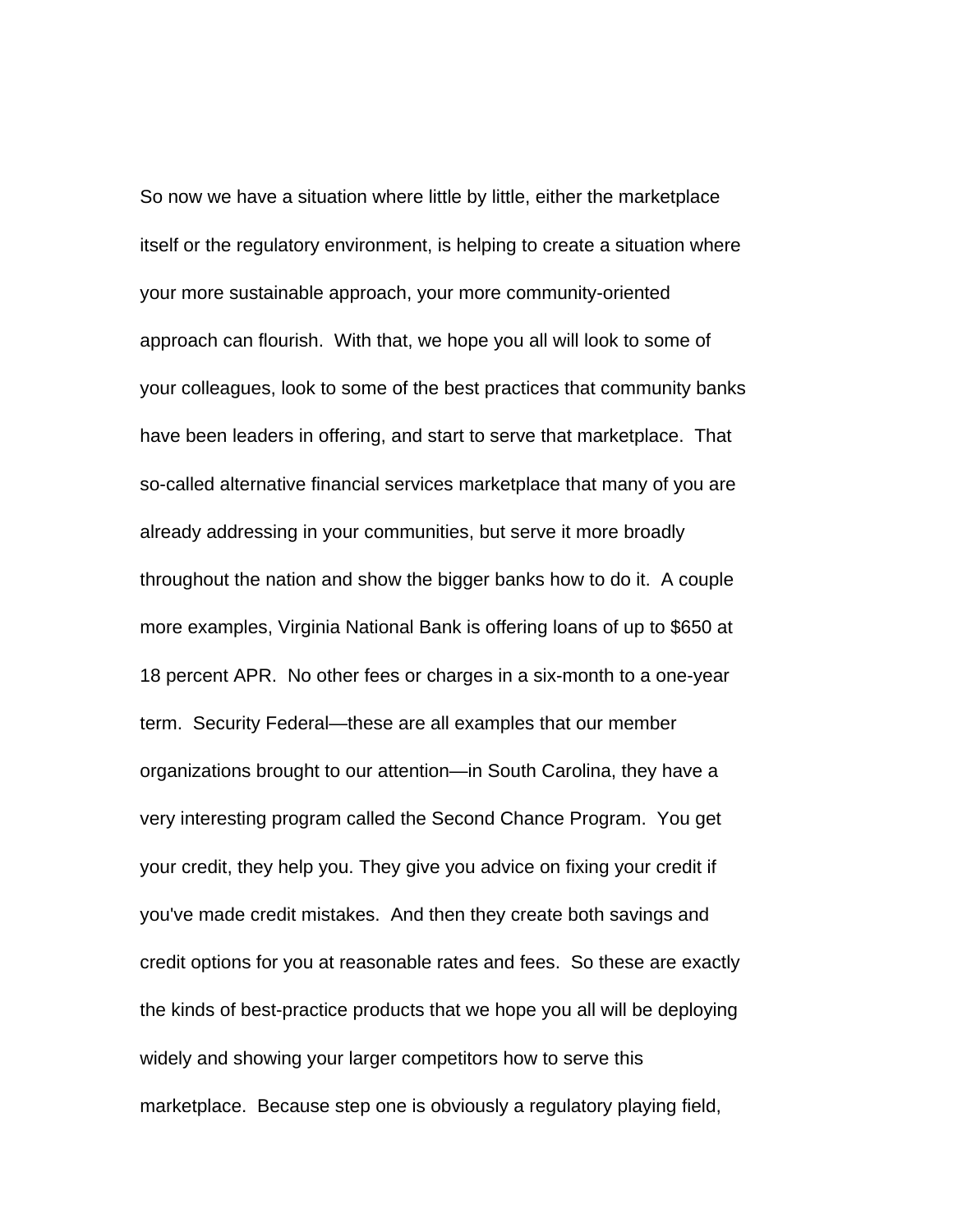get rid of the most harmful products or facets of products that are not justifiable, but step two is step in and fill that void. I guess I'll leave it there and just wait for questions. Thank you very much.

## **MARK PEARCE**

I'll remind you right before Woody's talk, we do have question cards on the table, I think we will have some time for questions and look forward to it. Woody?

## **WOODY BARTH, president, North Dakota Farmers Union**

Thank you, and good afternoon. Thank you for allowing me to be a part of this panel here in Virginia, part of this FDIC panel on community banks. As is mentioned, I'm a family farmer and rancher from southwest North Dakota. My farm and ranch is about 40 miles southwest of the capital city of Bismarck. I raise corn, beef cattle in cooperation with my family and brother there on our family farm in North Dakota. For the last couple of decades, I've been a part of the North Dakota AG Mediation Service in North Dakota. I was a board member. This mediation service was started in the mid-80s during the financial crisis for family farmers and ranchers there in North Dakota. We help financially distressed family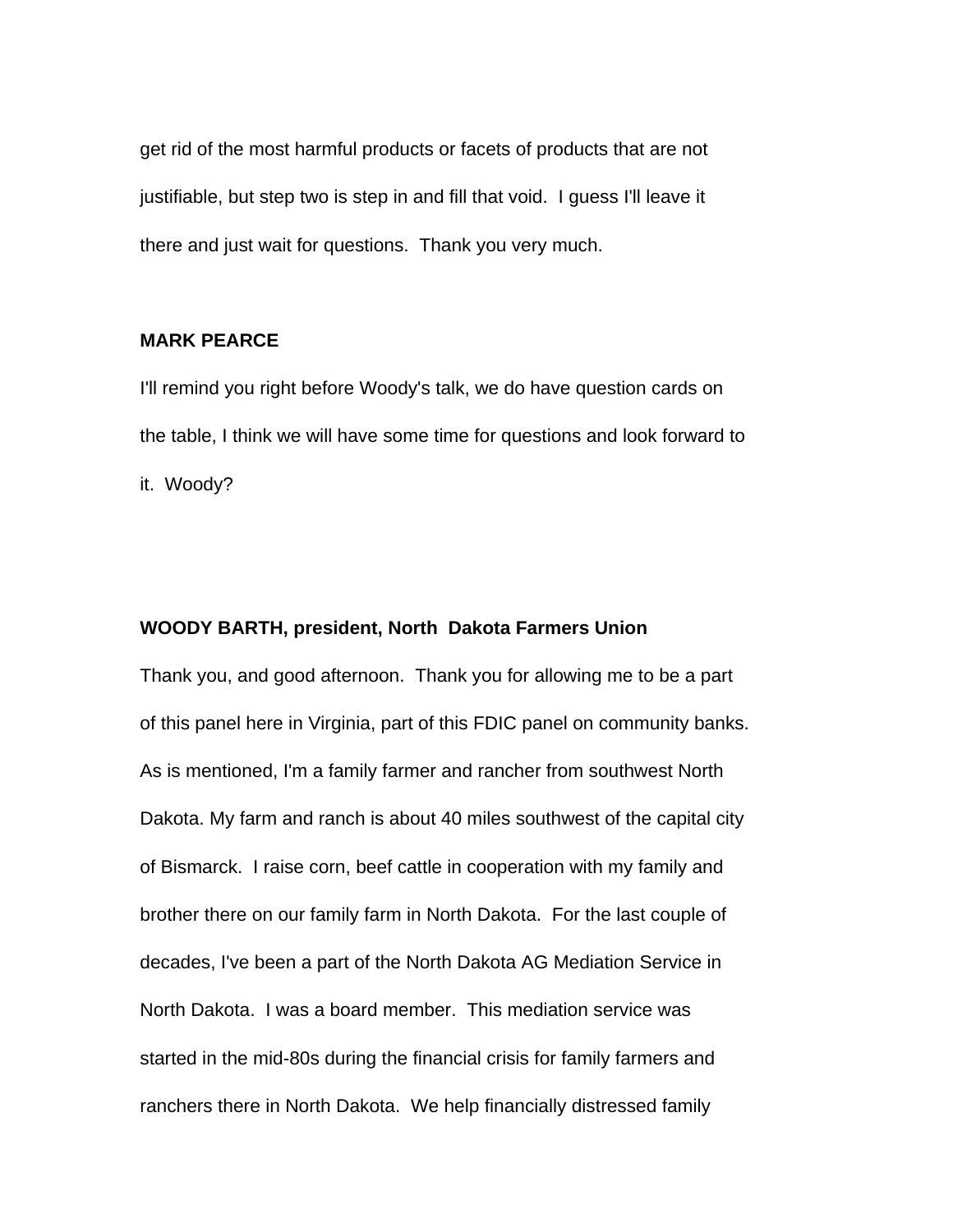farmers and ranchers through their credit problems. At that time, as a board member, we set policies and procedures for that mediation service, so we worked with a lot of credit institutions there in North Dakota, family farmers, to solve those problems.

We worked with institution of all sizes, all types of institutions, and our success rate was very high. We were up in the upper 80s when trying to bring farmers and ranchers together with creditors to move through those difficult times back in the late 80s and early 90s.

In November this past year, I was elected president of the North Dakota Farmers Union, the state's largest farm organization. We have over 40,000 members statewide. Our principles are cooperation, legislation, and our foundation is education, working with family farmers and ranchers to create profitability for those operations. A big part of that is the rural communities in which they live and service those areas. We also operate an insurance company there in North Dakota, insurance products for family farmers and ranchers, rural systems for their homes. We're also involved in many business opportunities, ventures in the upper Midwest that create resources for North Dakota Farmers Union members back in North Dakota. On a side note, we also are the controlling interest in two restaurants here in Washington, D.C. Founding Farmer's restaurant, just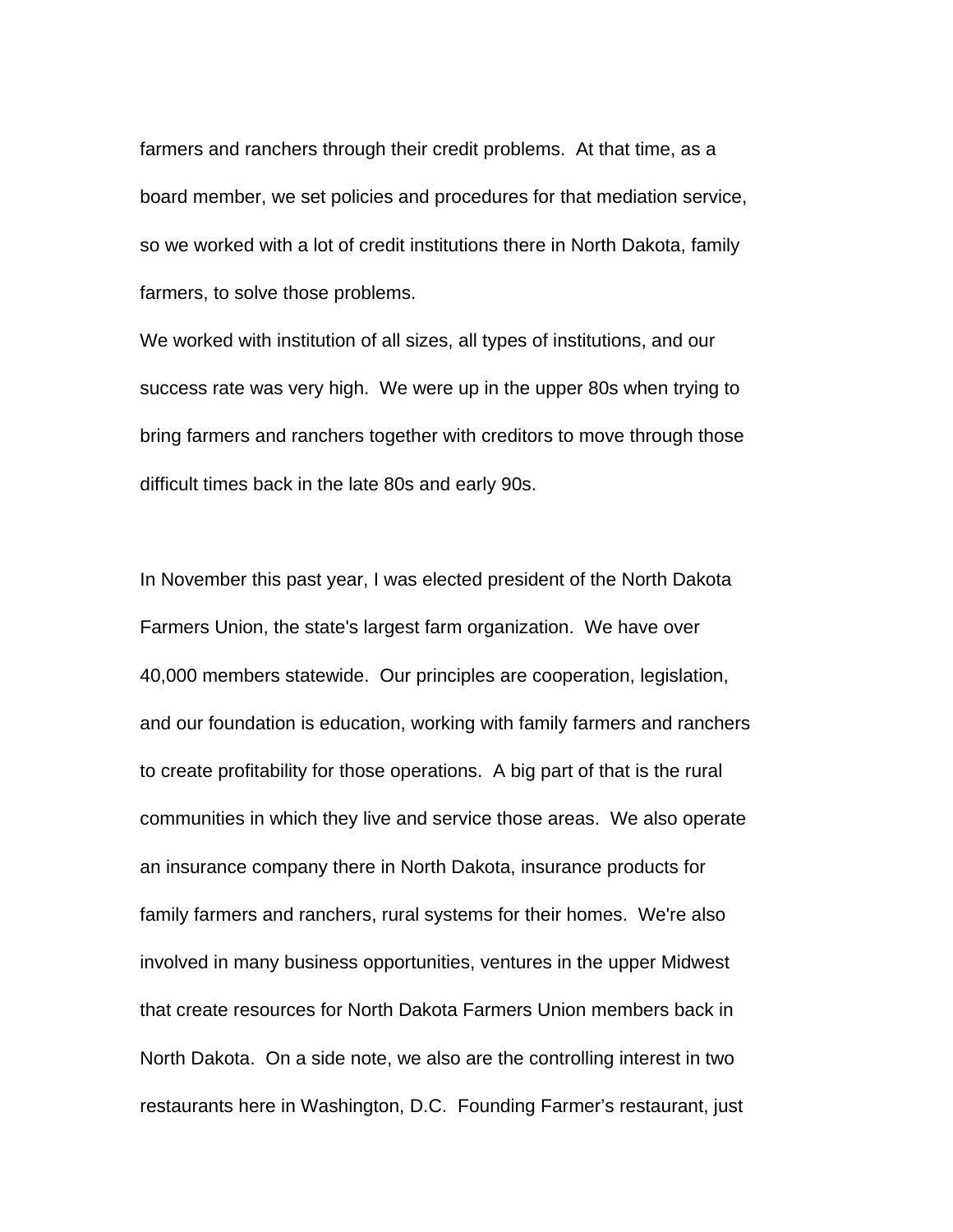four blocks from The White House, is one of our restaurants. It has been open for about three years now. Very successful. I think we're the No. 1 open tables reserve restaurant in the Washington, D.C., area. That was a concept built back in North Dakota of trying to get family farmers, ranchers more closely linked with their people, the consumers that buy our products. That restaurant has been very successful for us. It's doing very well. I was in there the last couple of nights. It's doing very well, we're very appreciative of what's happening there and the idea of getting the concept of where food comes from, but also creating resources for our members back in North Dakota.

In November this past year, we just opened a second restaurant up in Potomac, Maryland, Founding Farmers Potomac. Opened November 1. It was profitable within a couple of months. It's doing very well now in that new subdivision up in Potomac, a very nice area up in Maryland. A third restaurant, which was actually our original restaurant, was in the Georgetown Harbor area that got flooded in April as some of you from the D.C. area remember that. Our restaurant had 7 feet of water in it in the middle of April. That restaurant did struggle because of the area, the harbor, the lack of people there at the right time, the winter was a slow period for us. But believe it or not, we were profitable for the last two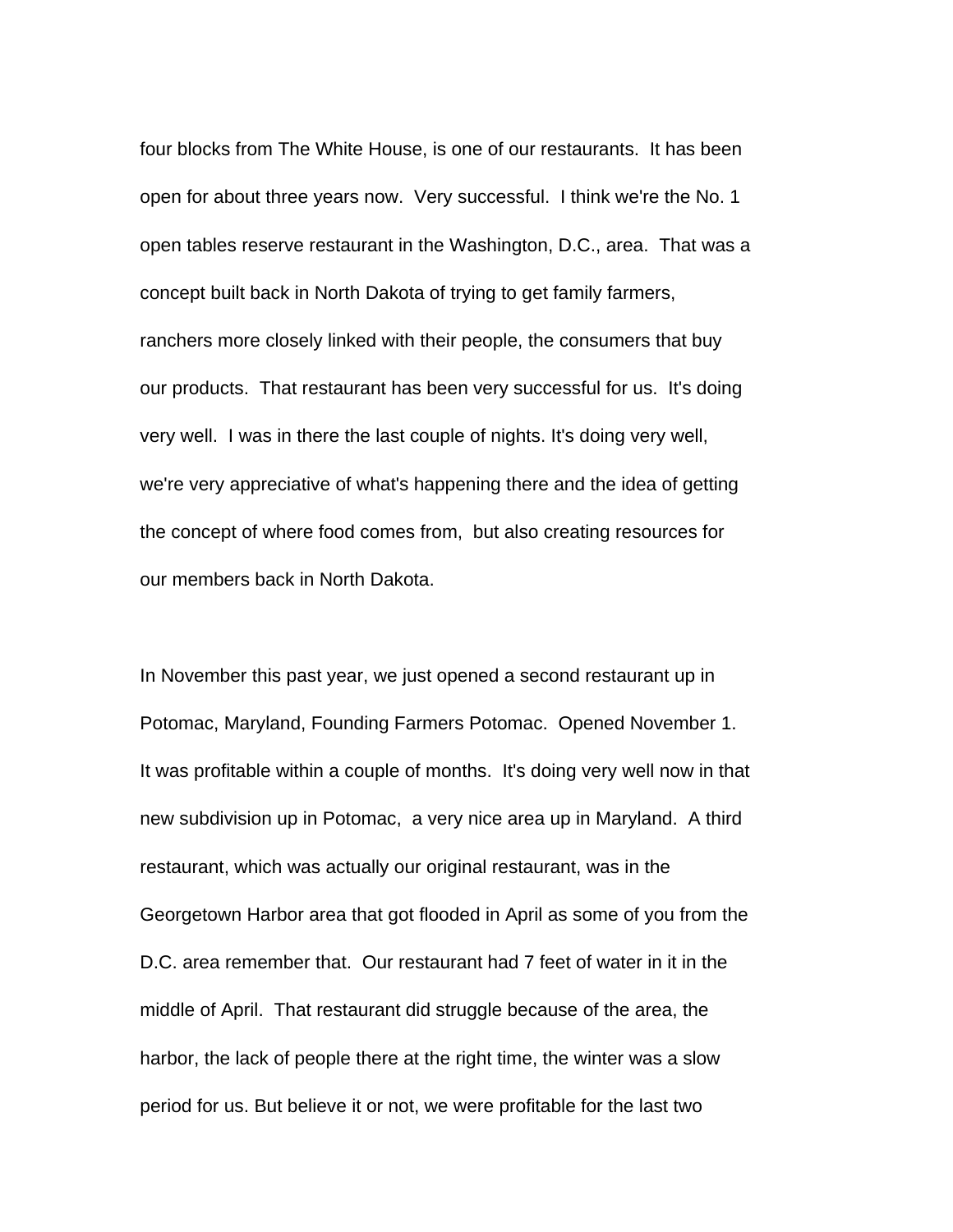weeks we were open right before the flood came. So five years of struggle, then we got the profitability and along came the water. The good news is the Board of Directors of the North Dakota Farmers Union, right before I was elected, voted to re-open that, and we're on track to open that up by Christmas time and re-open that area and hopefully that Georgetown Harbor area can come back into play and be a successful partner for us.

I think we understand our business ventures a little bit more. Tom talked about the struggles and trials and tribulations of starting a business. Do that from 1,600 miles away, it's just a little bit added—added stress on your life, but I was part of the original co-op that helped develop this idea, the concept, and it's doing very well for us, and we're looking for future growth of restaurants here in the D.C. area. So if you do have a chance, please stop by Founding Farmers, and enjoy the atmosphere and the family farmers' foods served there. I believe community banks are a vital part of rural fabric here in North Dakota, but especially across all rural America. The personal contact customers have with the community banks is very important. They are relationship-based institutions that fulfill a great need in rural America, they are important parts of many local markets, most of them locally owned, not branch offices. Community banks are important to the customers that they serve and are woven into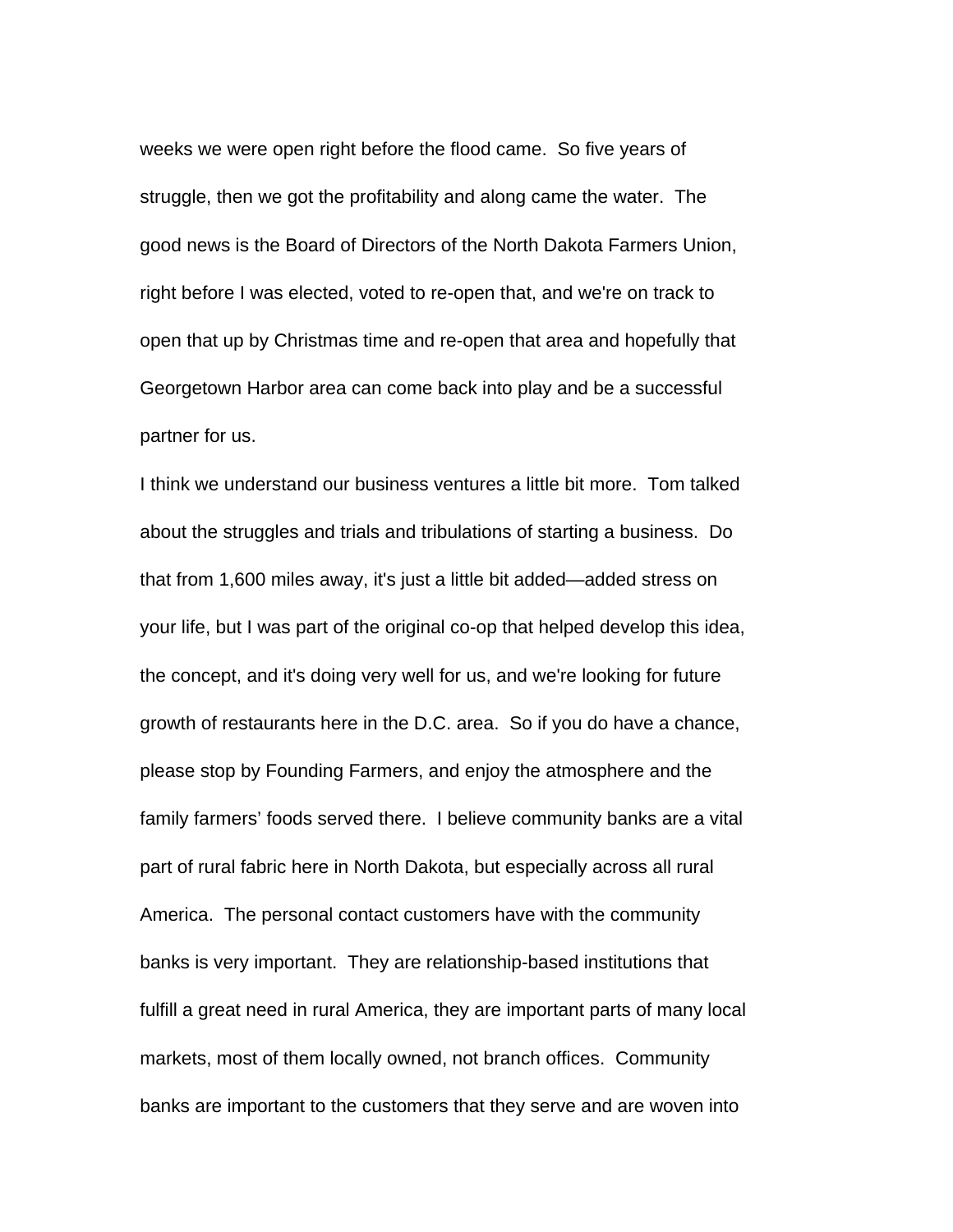the fabric of that community. The owner of the community bank is often a vital part, a vital player in that town and surrounding areas, serving on many organizations within that community, and also helping that community move forward with his or her participation in that community. All the money deposited in those banks, lending activities, financial services, fees are all local decisions. They are not made in a corporate office or some other place. In a lot of places, community banks are the most economical and low-cost services that their customers have in that area for their financial needs. Most of the time, large banks are not serving these small towns, especially the small town in North Dakota where I come from. I believe the future of community banks is strong; they're built over many generations. They are part of rural America, rural North Dakota. While I think it's difficult to predict what will happen over the next 10, 20 years for community banks, community banks will play an important role in the banking systems here. Smaller markets they serve and the specialized relationships they have are going to be very important as we move forward. Except for the very small institutions, community banks continue to compete successfully.

I believe some of our smaller banks in North Dakota do exceptionally well. In conclusion, community banks play an important role in the financial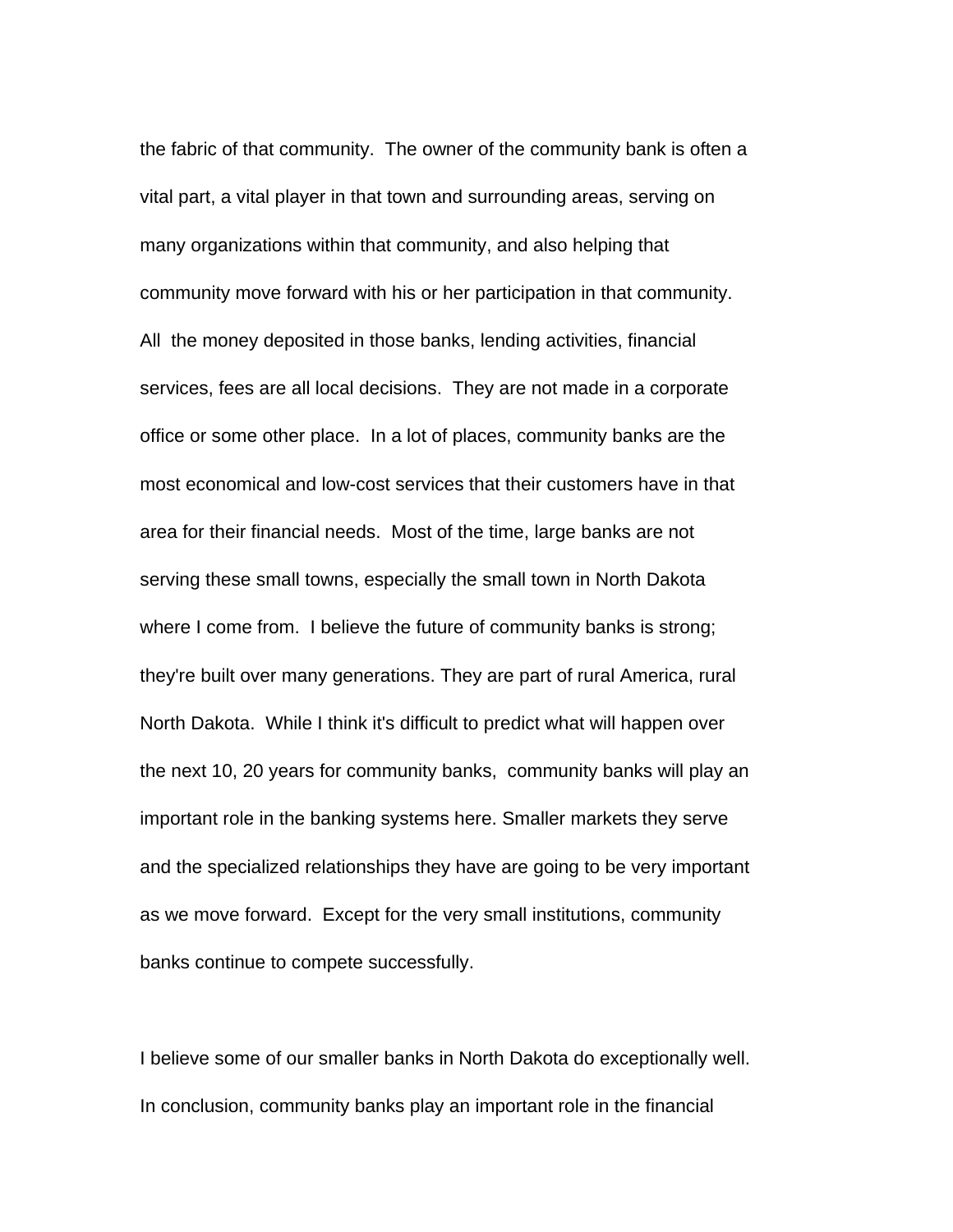system of our economy. They complement the larger role of large banks by specializing in serving rural citizens, many of those are family farmers and ranchers, small businesses on our main streets. They are very important and key sectors to rural America, and will continue to serve a great need in those areas.

As I said, I'm from North Dakota, and we are experiencing tremendous growth in North Dakota right now. I just turned 51 a couple of weeks ago, and this is a boom town in North Dakota. I think we're one of the few states right now with a balanced budget, great growth; the oil boom in western North Dakota has been tremendous. It's a boom town, it's a gold rush. Some of us believe that we're probably going just a little bit too fast with development, but it's overwhelming when you drive out to west North Dakota, the area of low population, dying towns over the last couple of decades has completely changed. The changing economy is there, the amount of people moving in, the infrastructure, schools, emergency services. Great changes in west North Dakota. I think we'll get it under control as we move forward, but there's a lot of activity out there. Ag has been great in North Dakota, very profitable times over the last two or three years. I would like to tell you from you my personal experiences, I've been farming for about 33 years now, and I made more money in the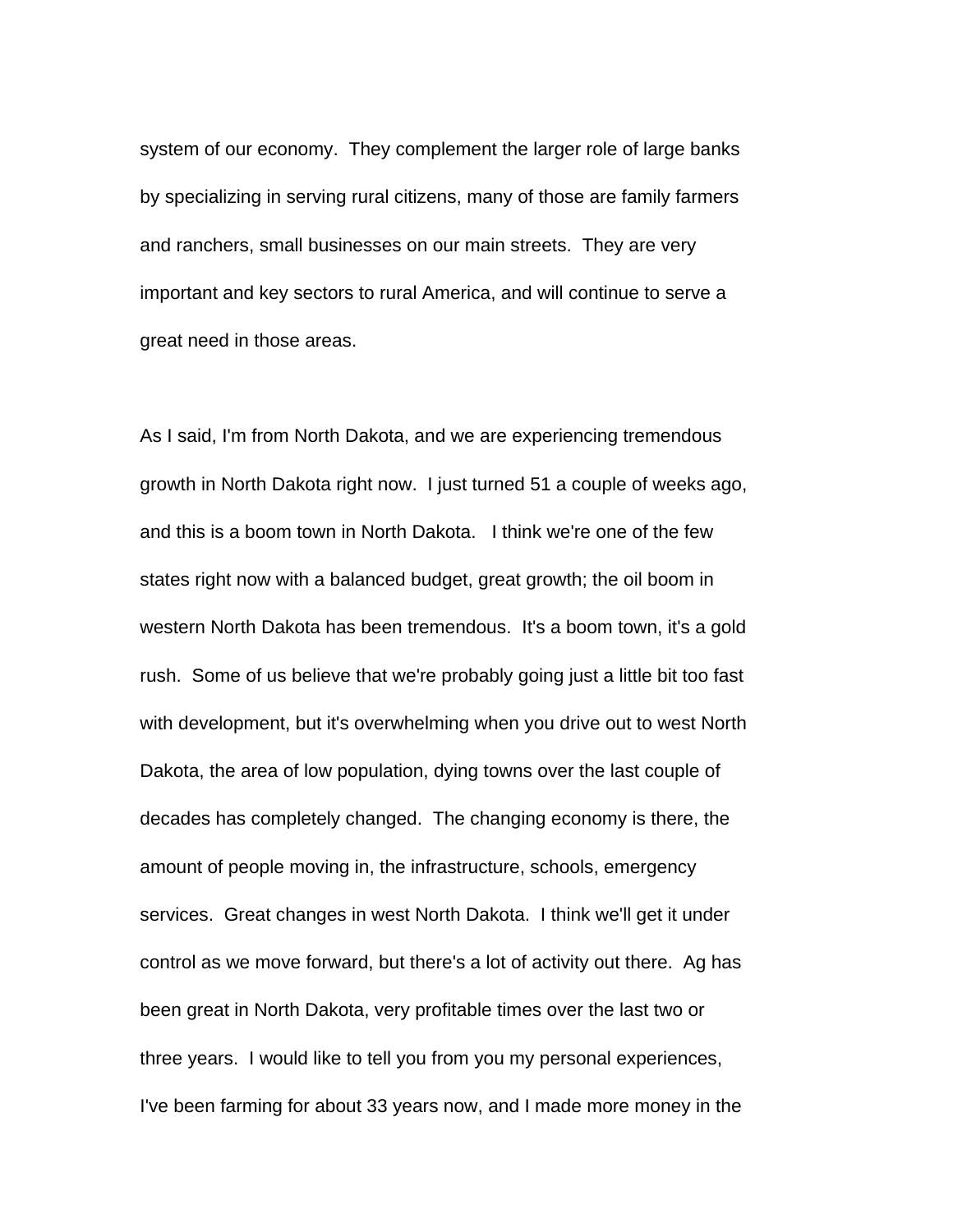last three years than I did in the 30 years combined before that. There's just no doubt about it that AG has been good, there's a lot of reasons for that. Good crops, good prices, a strong farm bill are a big part of that, but it has been very good for ag. Terry is also from North Dakota., she can tell you the same story that I did. The North Dakota ag economy is very strong, the ag economy in a lot of areas.

The third thing I want to talk about is—I should mention too that there are some banks, financial institutions in west North Dakota that are actually turning away deposits. Those deposits, they just can't utilize those deposits making their capital requirements not compliant with the regulations. They don't have enough activity to move that money back out, so they're having to turn away deposits because there's people with oil checks coming in, million dollars, a couple of million dollar oil checks. That first oil check that comes as those wells are being developed, and those institutions are not able to take those deposits. They're going to have to go to some other place. An interesting concept when you talk about capital here this morning. And the need for community banks to obtain capital. And the third thing I'll mention is North Dakota, as most of you know, is the only state in the nation with a state-owned bank. The Bank of North Dakota has been a great asset. Part of the work of the ag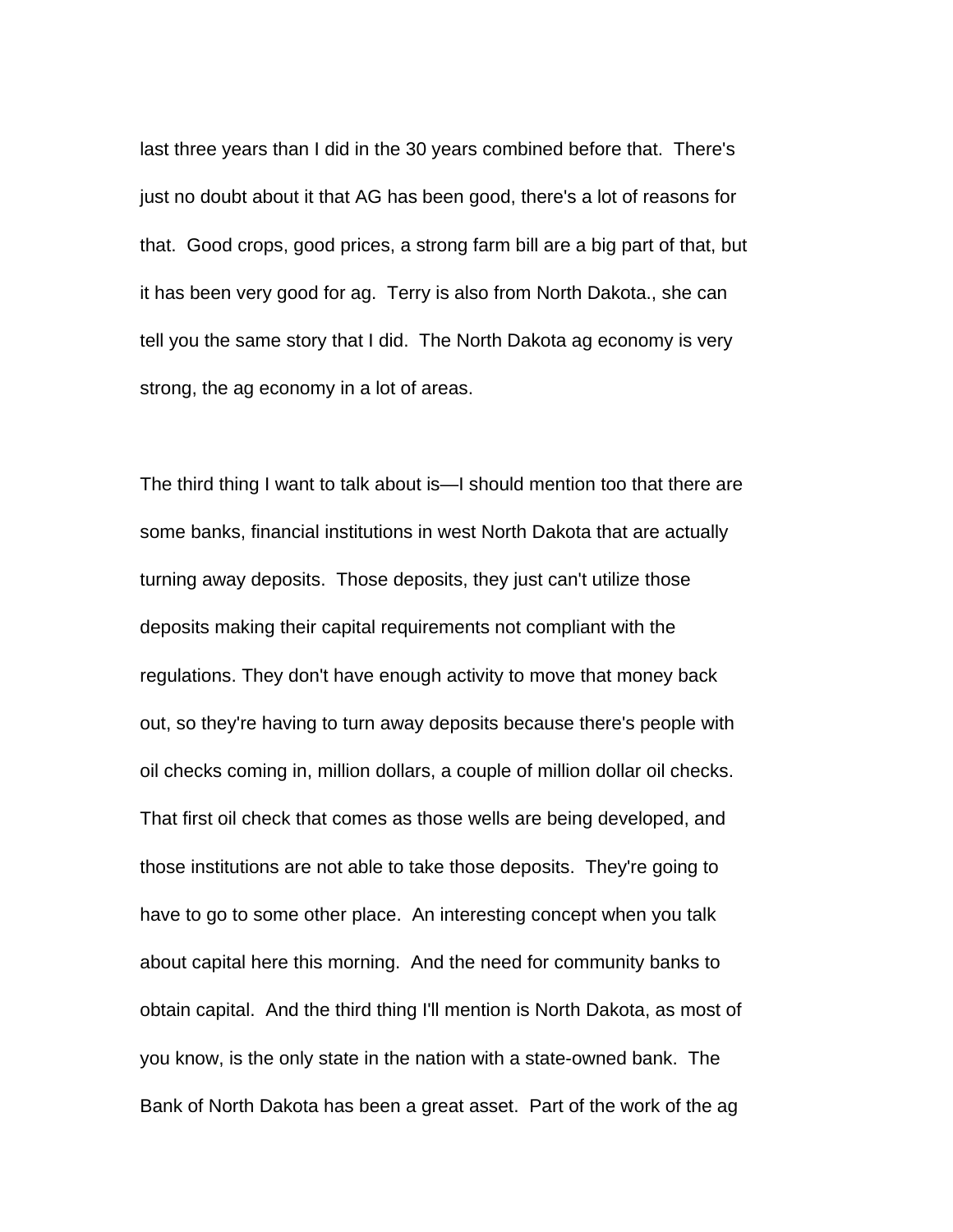mediation service, the board I served on, was working with that bank in North Dakota, recommending ag loan policies to the Industrial Commission, which is the governor, the AG Commission and attorney general in North Dakota, who is our bank Board of Directors there, and the work that the Bank of North Dakota has done has been tremendous to help us grow, to help us through the economies, the ag economy, the slow economies of the 80s and the 90s, into the boom times we see right now. That bank has helped strengthen rural North Dakota and a lot of that work is done with community banks as participation loans, loans developed through the North Dakota Legislature, pace loans as they call them, participation loans to help those banks move forward. Lending limits, the overrides can go to the Bank of North Dakota but that bank is now at about \$4 billion in assets and growing because of the deposits of the State of North Dakota are held there. And I think it's a tremendous part of our growth in North Dakota, because of our bank of North Dakota and the stability over the last couple decades. Because that was first started in 1919, so it' has had a long history and it's doing very well for us. It's quite the concept, and I see where California is trying to move one So with that I'll stop and I'll be happy to answer any questions and thank you again.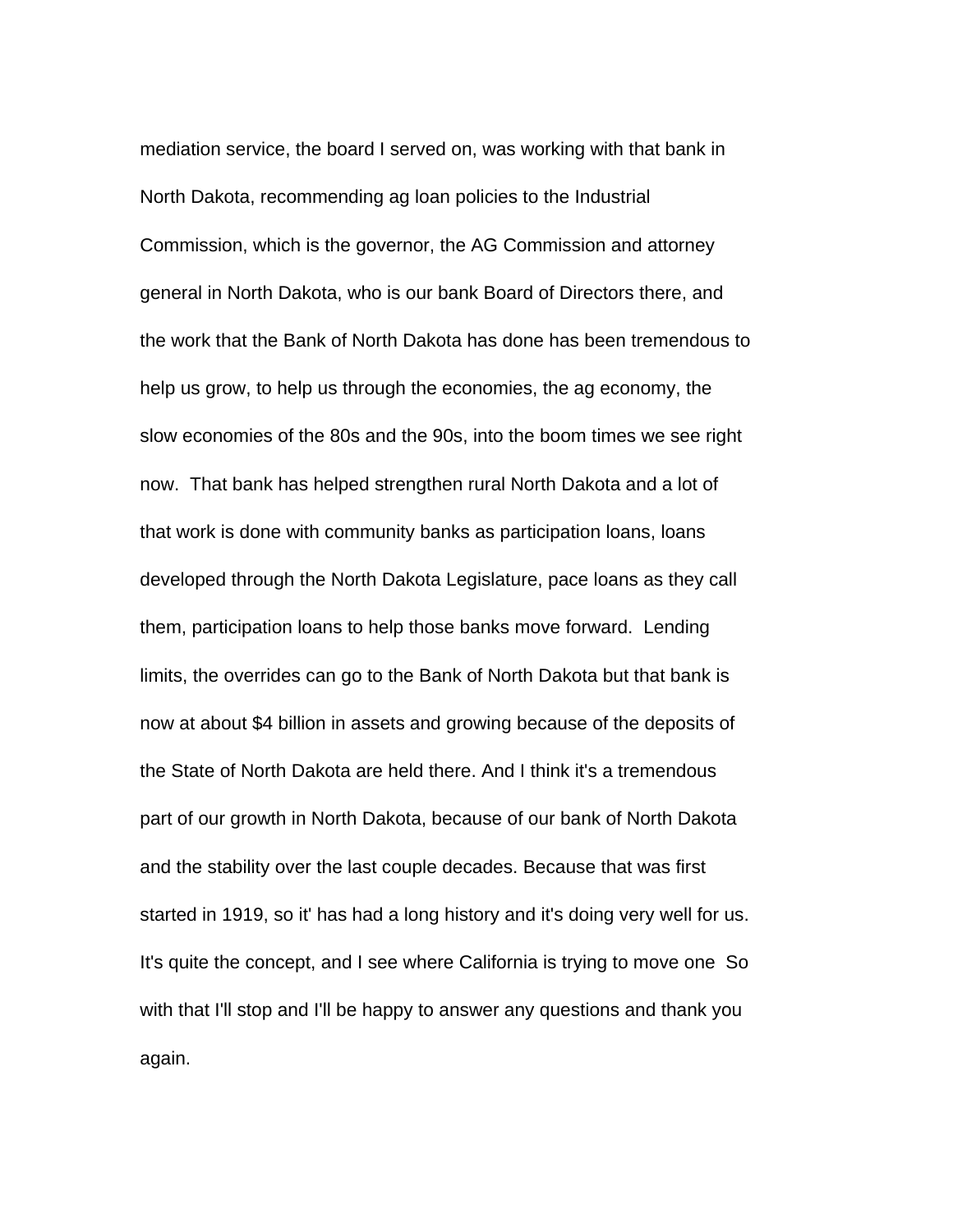## **MARK PEARCE**

Thanks, Woody and to the other panelists. Again, we have questions and I want to go ahead and start by following up on something that came up on the second panel this morning. A number of the community bankers on the panel talked not only about their customer relationships, but about their community relationships and how the bank was really part of the community. I'd be interested for , Eileen or Woody or anyone on the panel to talk about either how community banks that you've worked with, how they've provided leadership in local communities and been creative about addressing the needs of the community at large.

## **EILEEN FITZGERALD**

Certainly for our NeighborWorks organizations, they are required to have private-sector participation on their boards, and that has been a model from the start that requires both public, private and resident participation on the boards. And we see many who would have local community bankers on that board, so I think that is very helpful because it informs the community banks of some of the needs maybe that they're not as in touch with, but also brings a better sense of the economic awareness and the needs of the community to the nonprofit. So I think that is one good example, and then the other is just understanding what is happening in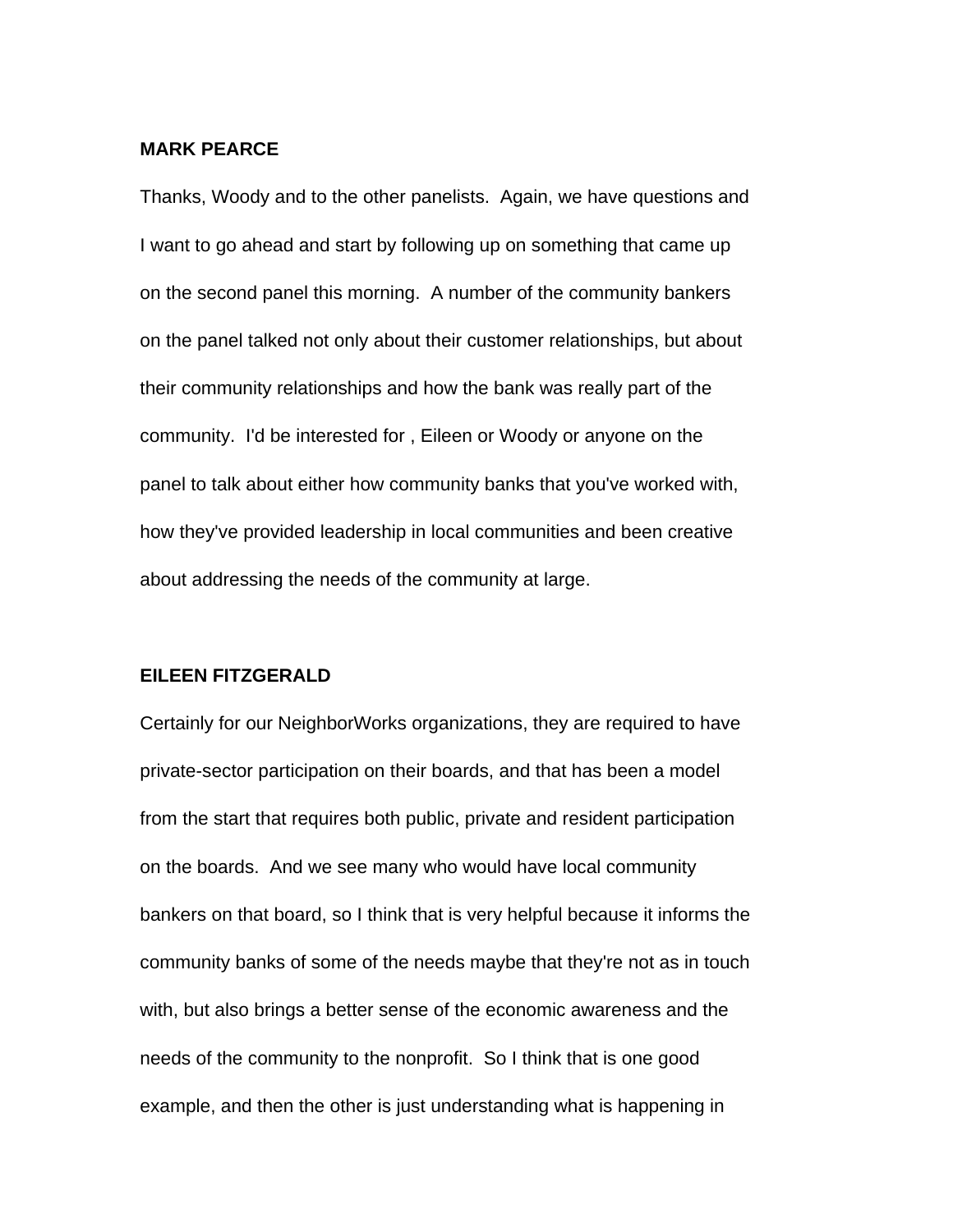that market, and particularly in the smaller markets and more rural markets that we just find large lenders not responsive to. And if you're not fitting in a cookie cutter, it's not working. We also hear examples of like Tom's how you help grow a business—gain, these are all small, medium-sized businesses—So they grow, whether that's buying a different facility or picking a line of business and doing some more multifamily housing, whatever it might be.

## **WOODY BARTH**

Just a side note, the mediation service we worked on—we work with a lot of community banks—there was never a problem working with the community bank. I mean, these were very, very difficult situations, families, farms and ranchers were at risk. There was a lot of debt piled up over the number of years. The high interest rates of the early 80s had caught up to us, the declining land values at that time were a part of that, but just no profitability in agriculture. There were very difficult times. We had high rates of suicides, people leaving their farms and ranches. But the ability to work with community banks— the bankers that were a part of that community that went to church on Sunday mornings with their friends, the friends they had to deal with in these situations through these difficult situations, they were a part of that community that made all the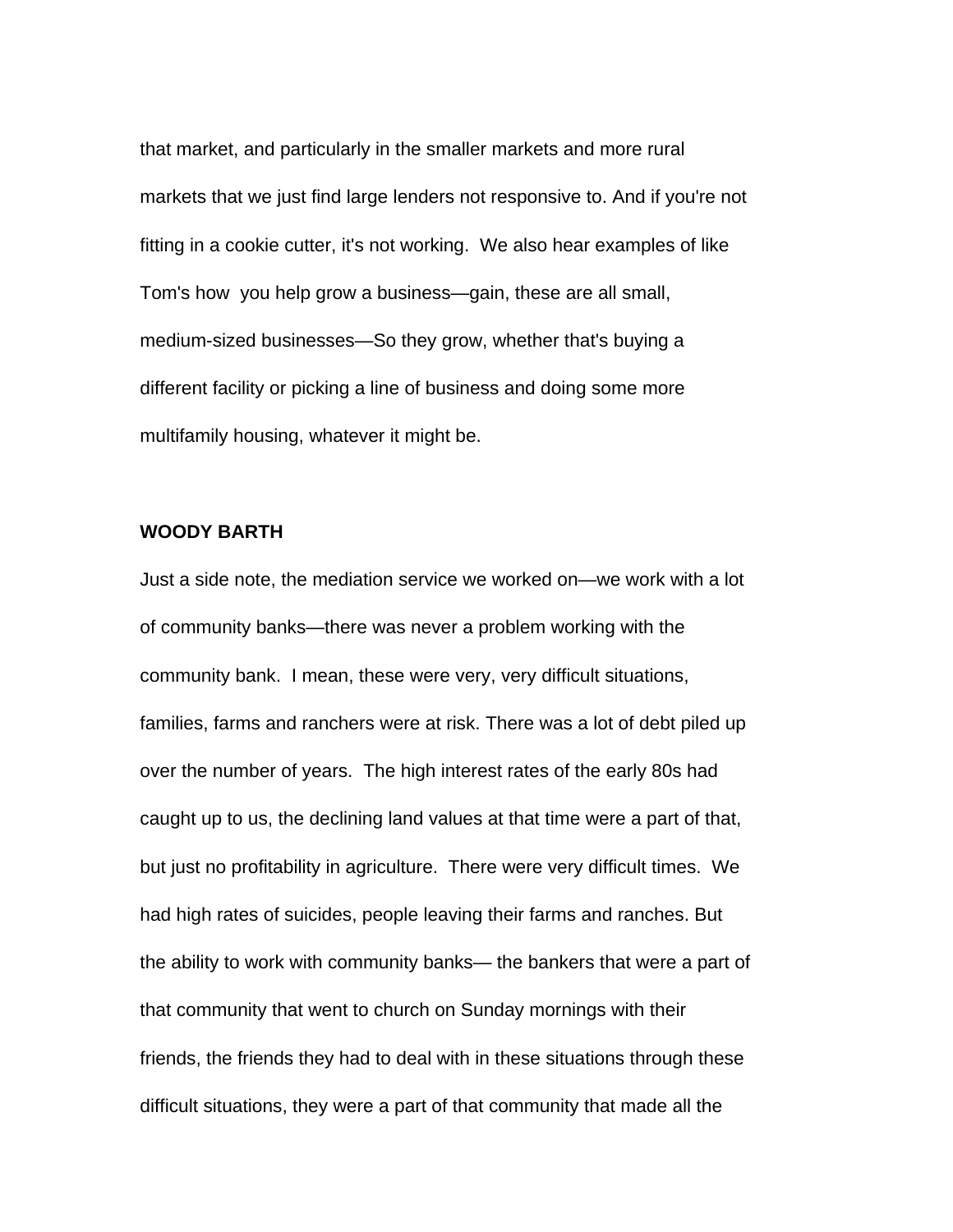difference because they were able to work through those situations, whatever rules and regulations had to apply at those times. We all know we had to work through those. The mediation service was very professional when we worked through those situations, but the community bank was there. They were part of the community and the workout situations with them compared with other institutions, whether it was the federal government or the agriculture system, it was a lot different when we worked with community bank, and I think that goes back to the structure they have in North Dakota and across the upper Midwest.

## **MARK PEARCE**

Anybody else want to touch that one? You know, as Eileen was just talking about, whether things fit into a cookie cutter mode or not. Tom, you are a great example of someone that didn't fit into the model for a lot of banks that you talked with. I'd be curious from your experience if you have thoughts about what was different about working with City First that made them willing to lend you money for your first business and your second and work with you on your third?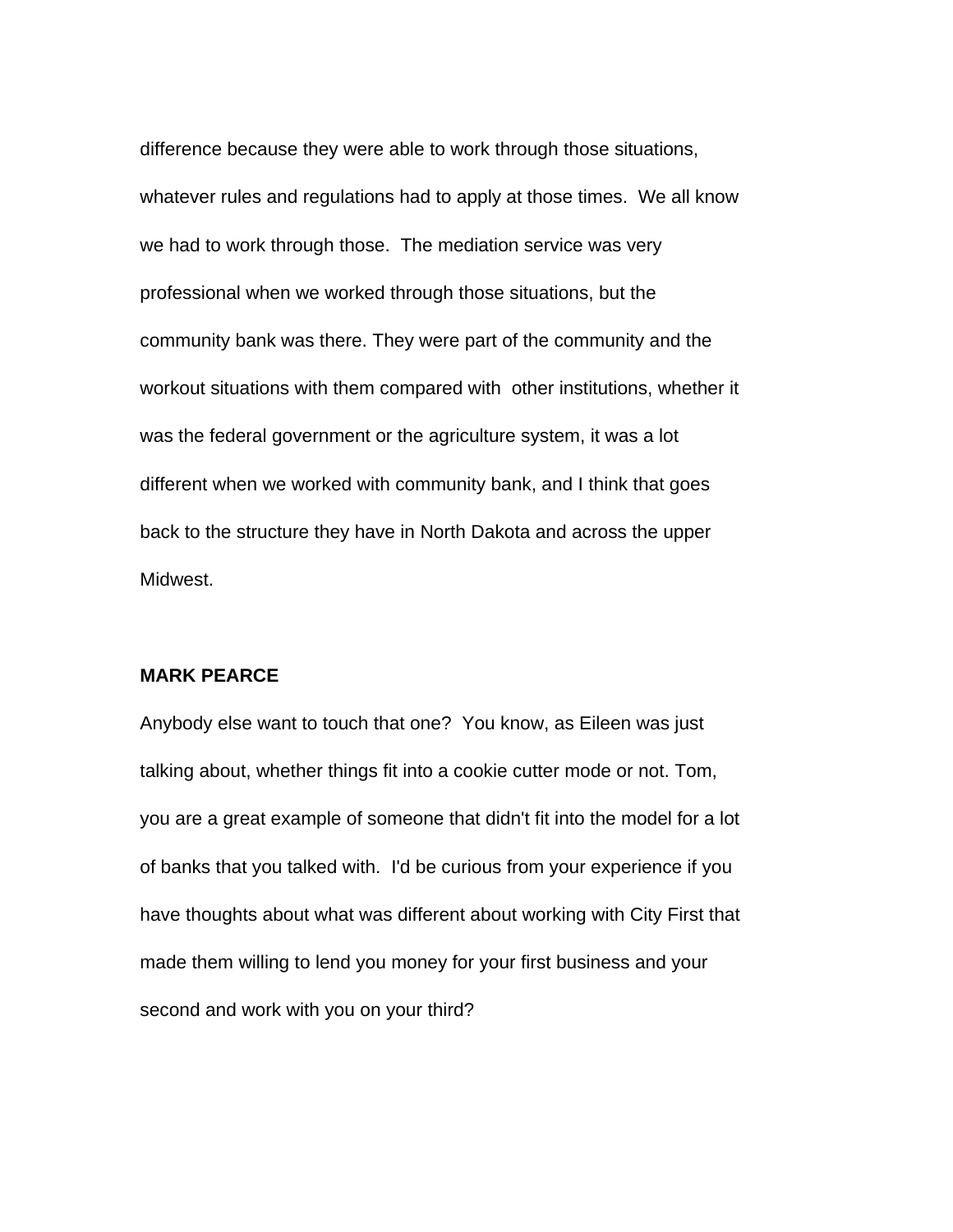## **THOMAS MARR**

I think when it came to the first time, the first go-around of applying, the first part, you really don't know exactly what you need to provide, what your perception of what you need in terms of capital and collateral. The first time we ever heard we need 110 percent collateral for a loan it was just like, I wouldn't need a loan if I had that much money.

So it took a while to get used to what it was going to take, and the very first banks, you couldn't get past just: "we can't help you." You can't get any feedback; you couldn't get anything to get you going in the right direction. Then slowly but surely, you get the idea what it's boiling down to is you need more money, but it was not until we really got to it with City First that somebody was able to tell us what we were going to need so that we could get the SBA guarantee on the loan. The SBA has the very specific needs, and it takes banks that do that and do that a lot to know what you're going to need, so that's what it really was is them getting involved with us and helping us and telling us what we needed to do and what we would need to provide so that we could get this approved. I mean, essentially City First was not going to present this without knowing that they were going to get it approved. So it was a great help, and that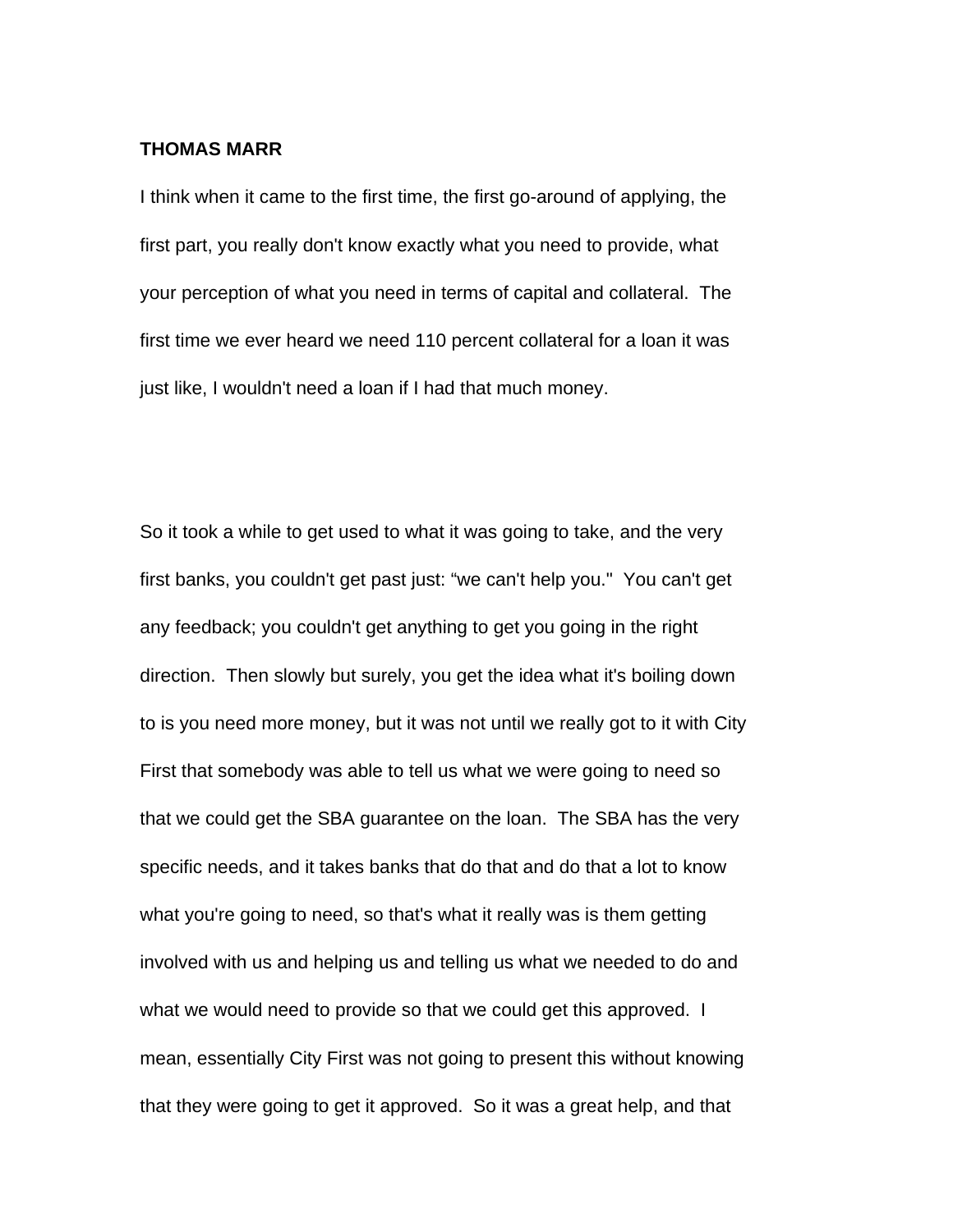was really it> If somebody else had done that, then great, but nobody else ever took the time to have those conversations and ask all the questions and make us get the answers that we needed because we didn't know what we needed.

## **MARK PEARCE**

Great. Thanks. So Travis, you know, I think you mentioned this in your remarks, that community banks did not cause the mortgage crisis, and that maybe it was some of the nonbanks and other institutions that were involved in that. Can you talk a little bit more about the level playing field, regulatory imbalance and how important was that in leading to the problems we've had recently?

## **TRAVIS PLUNKETT**

Well, in the mortgage sector, the nonbanks started. I should add that the big banks followed. By 2005, 2006, larger banks were into subprime lending at a pretty high level. But for you all, for the most part, what we saw is what you said. That your underwriting standards did not falter, and you were not the cause of the problem. I should say that consumer groups identified other concerns, we've talked about high-cost short-term loans like payday loans, or other forms of abusive lending like some of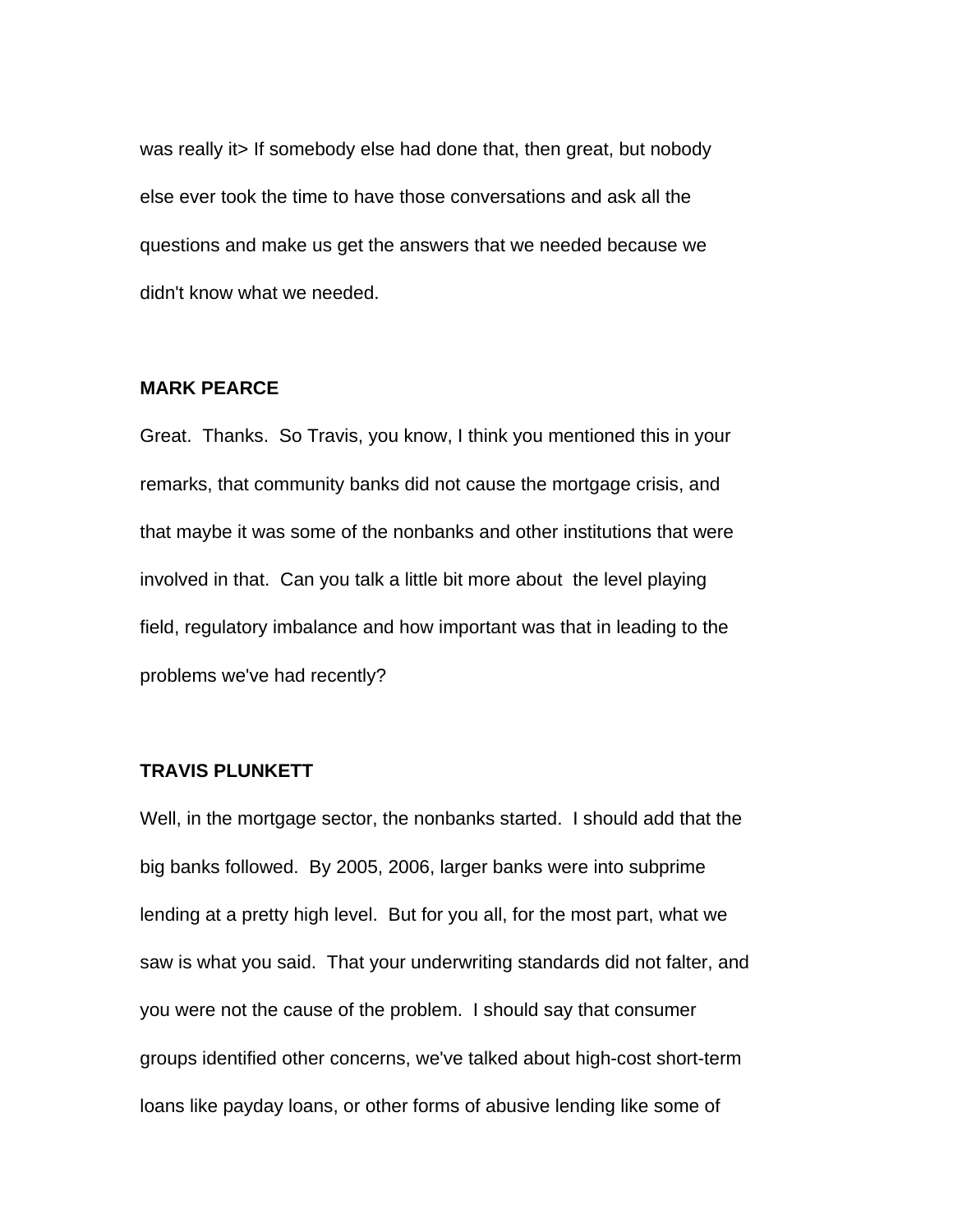the credit card lending that occurred, at least on the credit card side for the most part, community banks don't really do credit card lending anymore, so this is not an issue. There were some small banks—I won't use the word community, I won't spoil your name—but there were some smaller institutions that were involved in unsavory practices. But as I said, a very small minority. So we now have the CFPB, Congress, the advocacy community, the public- interest community, the lending community and the financial community all focused on leveling the playing field, and I think this occurs piece by piece. Congress put some pieces in place in the Dodd-Frank Act when they said that those three types of lenders, nonbank lenders, would be supervised by the CFPB, and then the CFPB is going to start supervising the other so-called larger financial sector participants, the other major sectors. And it's going to be a huge priority, both in understanding what the causes of the crisis while looking back, , but also looking forward to prevent future unlevel playing fields that the bottom feeders in the financial sector can exploit.

## **MARK PEARCE**

So since I've got you on that, who do you think the impact that will have, the regulatory shifts, obviously a lot of discussion about pros and cons of that, but what do you think kind of opportunity, what does that do for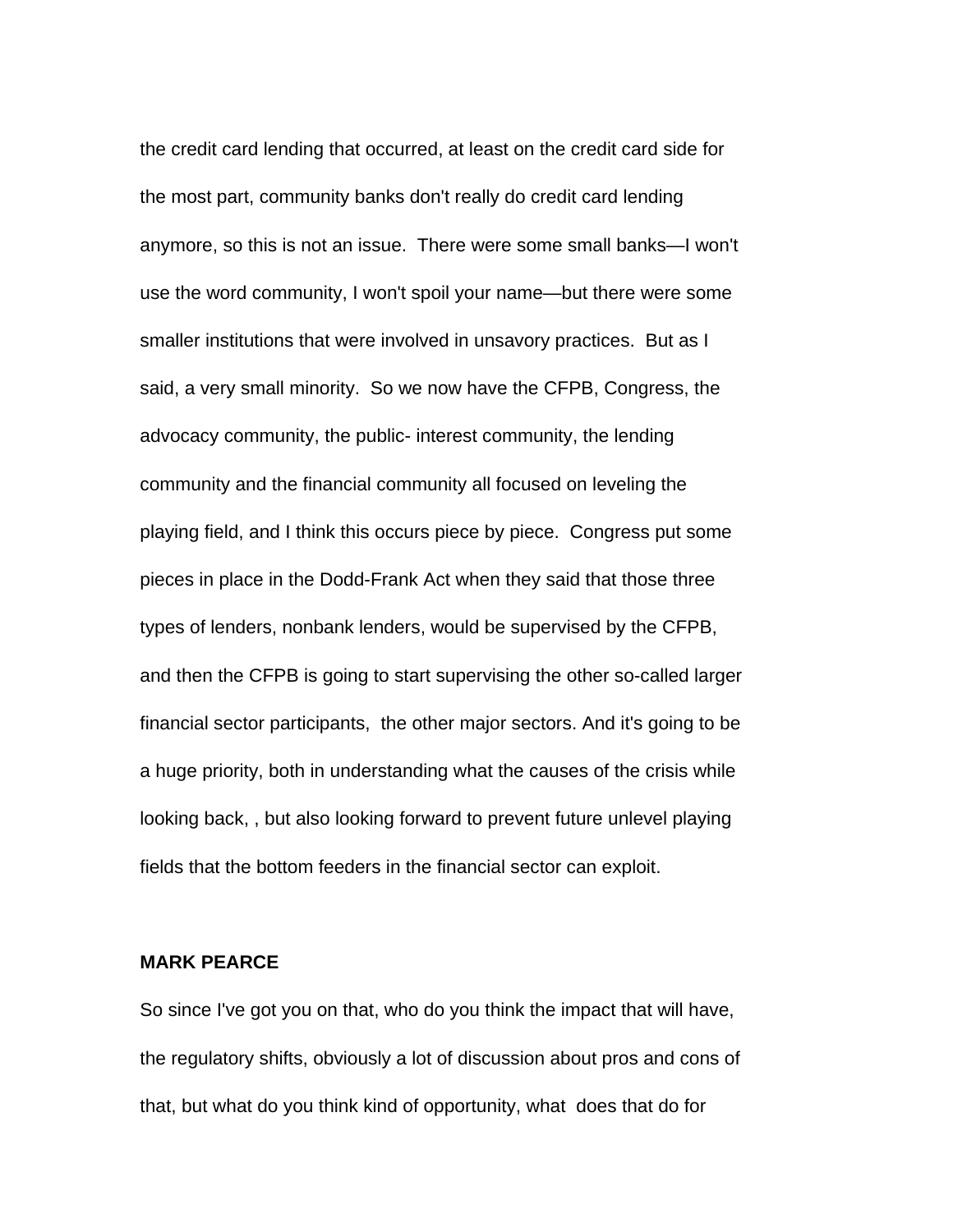community banks?

#### **TRAVIS PLUNKETT**

I hope it offers an opportunity, I never pretend to be a business person. But as I mentioned, the first step, you level the regulatory playing field, the second step is to step in and allow some of the more beneficial products that weren't allowed to flourish beforehand to operate. And I hope you all will be out there experimenting and promoting what works and what doesn't, so that we can continue at conferences like this, point to five or six or a dozen examples of innovative sustainable financial products

## **MARK PEARCE**

Certainly we have an advisory committee on economic inclusion; we've had a number of institutions that have piloted those kinds of initiatives.

#### **TRAVIS PLUNKETT**

Yes, Mark, your small-loan guidelines have been very helpful in helping all of us, certainly community banks, but also folks out there in the publicinterest community to think about what is a sustainable loan and how it might work, and how it might work in a way that is profitable.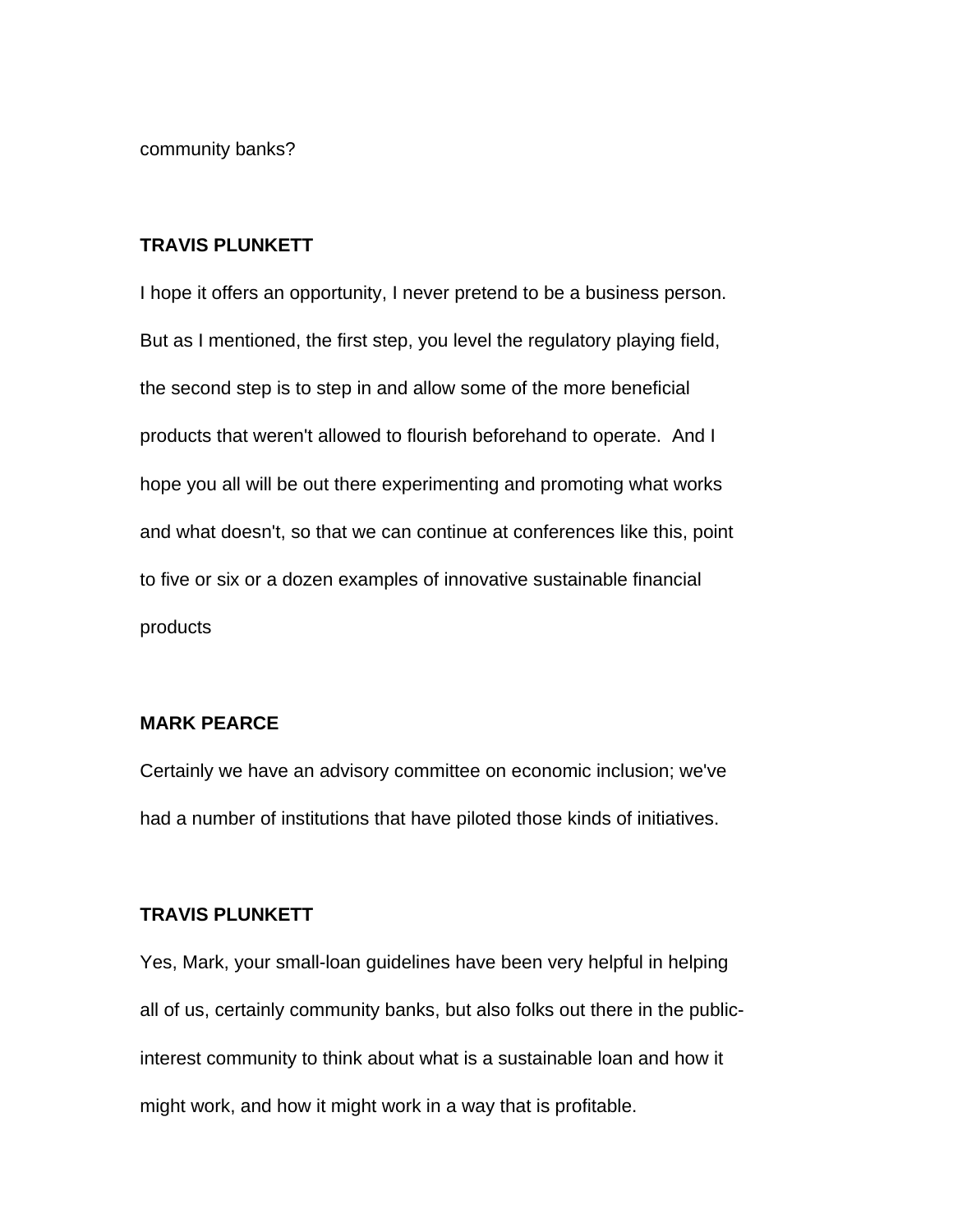#### **MARK PEARCE**

Great. Thanks, Trav. Eileen and Woody, this may be another one for you, then I've got one card here that I'll throw back Travis' way. Can you talk a little bit about any differences you perceive in the community banks' role or relationships in rural communities versus urban communities? Eileen, you've got members in both. I'd be curious as to the challenges or opportunities about how community banks work with your organizations.

#### **EILEEN FITZGERALD**

I think it depends on the size of the urban community. Certainly in larger urban communities, that are prime CRA markets. We see different kinds of behavior by banks and flexibility by a range of folks, so I think that's different than a smaller urban area, which has actually often allowed the same characteristics as rurally in how the relationships are developed. I was reflecting after our last question another example where sometimes community banks have been very helpful in neighborhood revitalization, where you might have an adaptive reuse of an older building, whether that's a factory or a warehouse, or a closed school or hospital or something that is an anchor institution or anchor site in the community, and how a community bank gets that, because of their real estate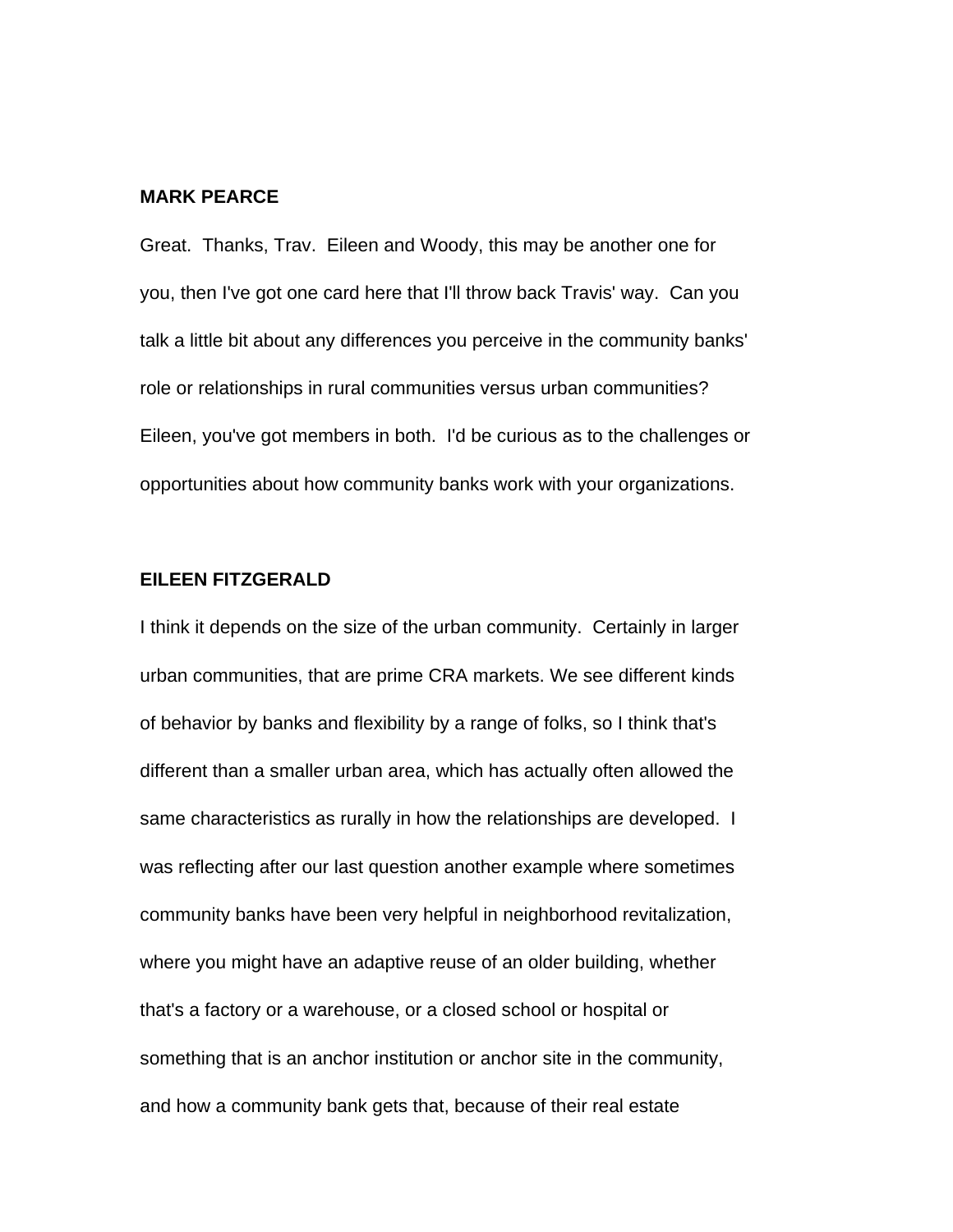familiarity with that market. And they also get— at some level there's more self-interest because to the degree that that particular block or little section of the urban neighborhood can serve as a catalyst— more business. While if I'm a big bank that's kind of in and out, I may not get that business. So I do think there is -- you see in those kind of projects which are really tough and take quite a long time to do, we often see more participation by community banks. I think part of the biggest difference between rural and urban is rural just gets ignored all the time. So the role of the community bank is super essential there. Folks think there isn't an economy of scale, it's just larger banks don't want to make it worth their while, so I think that is a fundamental difference about how they might view the market opportunity and their point of investing in it.

## **WOODY BARTH**

Please laugh with me when I talk about my state of North Dakota, but I think urban is anything over a thousand people. Is that urban?

In North Dakota, it would be. I talked about that's changing in western North Dakota. We're seeing some of those small towns triple in size in a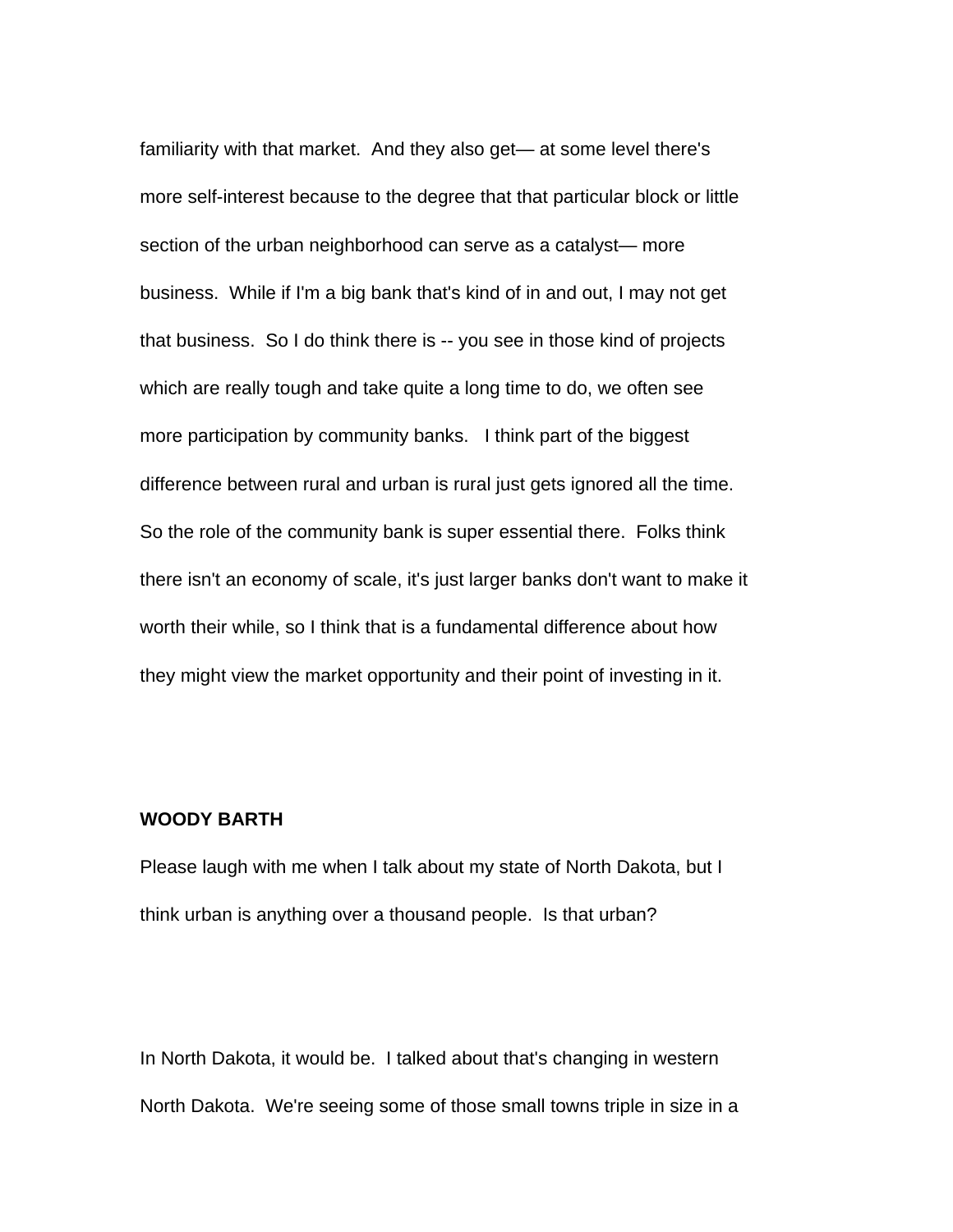few months' time. Some of those cities like Wilson are going to double in size. School districts are not able to keep up with that, but the important part is like the town next to me, you drive on the main street out of town, there's not much there, the grocery store, the local liquor establishment, but the biggest building on Main Street is that bank. There's another town I can think of to the north of me, they installed a large room for the coffee shop is now part of that bank, where farmers and ranchers and people with their morning coffee right in the bank. So it's a big part of that, those members that are—people that own that bank— within that community, their kids go to school in the small towns. They're friends with their customers. We talked about that in the ag lending industry back in the 80s.As they move forward, they're partners, they're part of that community, so the important part is that that bank is vital in many parts. Many small towns in North Dakota as well as when you go out into the capital city of Bismarck. It's a big part of that community, and the growth of that community is because of the services those banks held. We haven't talked about the whole movement here of people uprising over the last two or three or six months of the take-back America type of thing and how that all started. That was interesting that that started with some pushback and some large fees, and how that all started. I don't think community banks were a part of that. Somebody else was.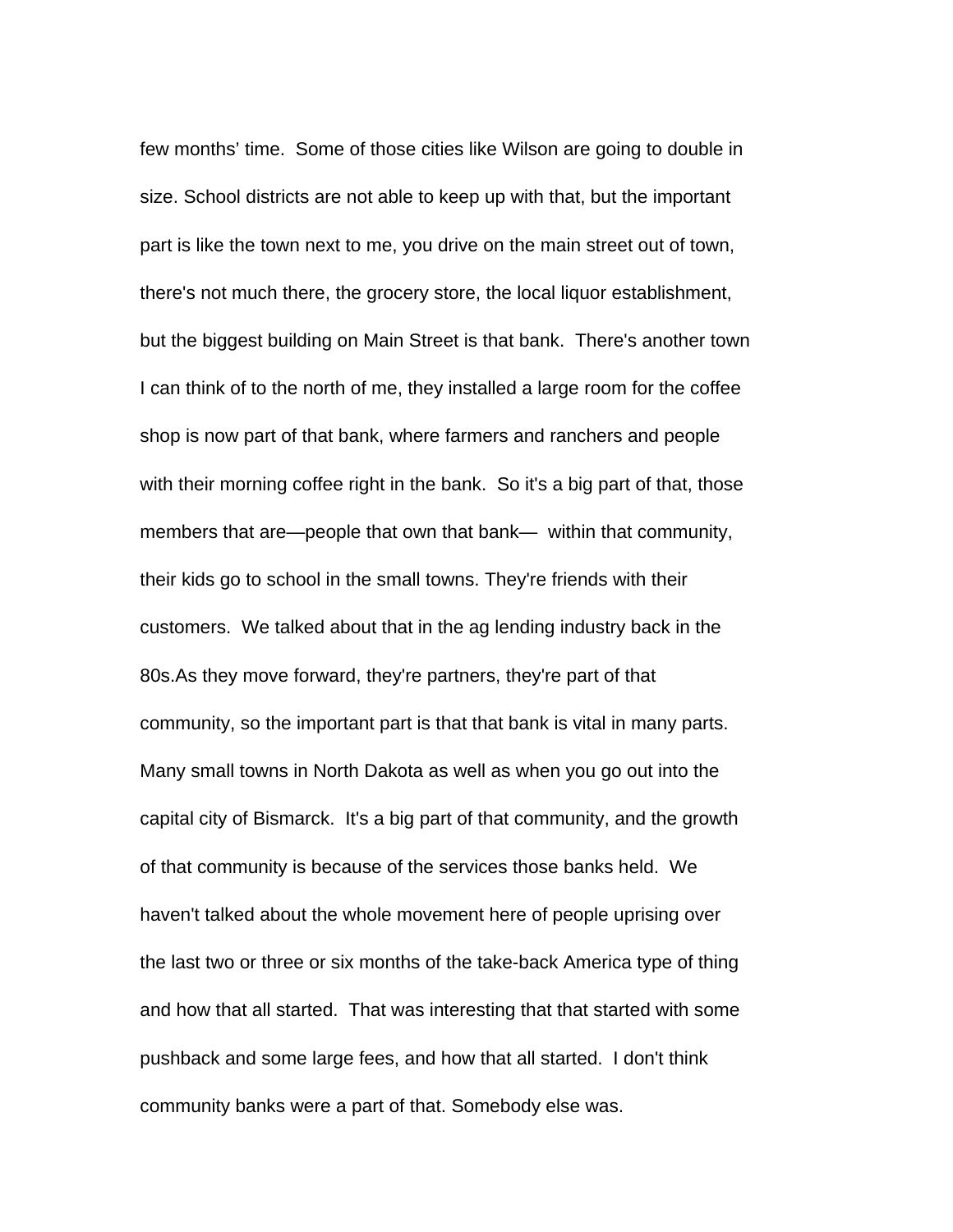#### **MARK PEARCE**

Travis, this one is probably coming your way. Question from the audience. From a consumer protection perspective, are there ways to meet the bank's need to reduce compliance burdens while maintaining a high level of oversight quality? For example, would a tiered regulatory structure for different sectors be acceptable?

## **TRAVIS PLUNKETT**

 I think tiered regulation can work in some cases and not in others. For example, my organization, CFA, supported the tiered approach when it came to the interchange regulation. We definitely supported an exception for smaller financial institutions, be it community banks or credit unions. Where I don't think it works is when you're talking about a specific abuse that needs to be addressed I'm not sure this is what you mean, but if what you mean by tiered regulation is one, , smaller institutions might be accepted from a requirement that would either restrict or prohibit that abuse. I'll give you one example, the Credit Card Responsibility and Disclosure Act dealt with what the consumer folks call fee harvester credit cards. I don't know how familiar you are with these products because I'm sure you don't offer them, but these were cards that were pitched to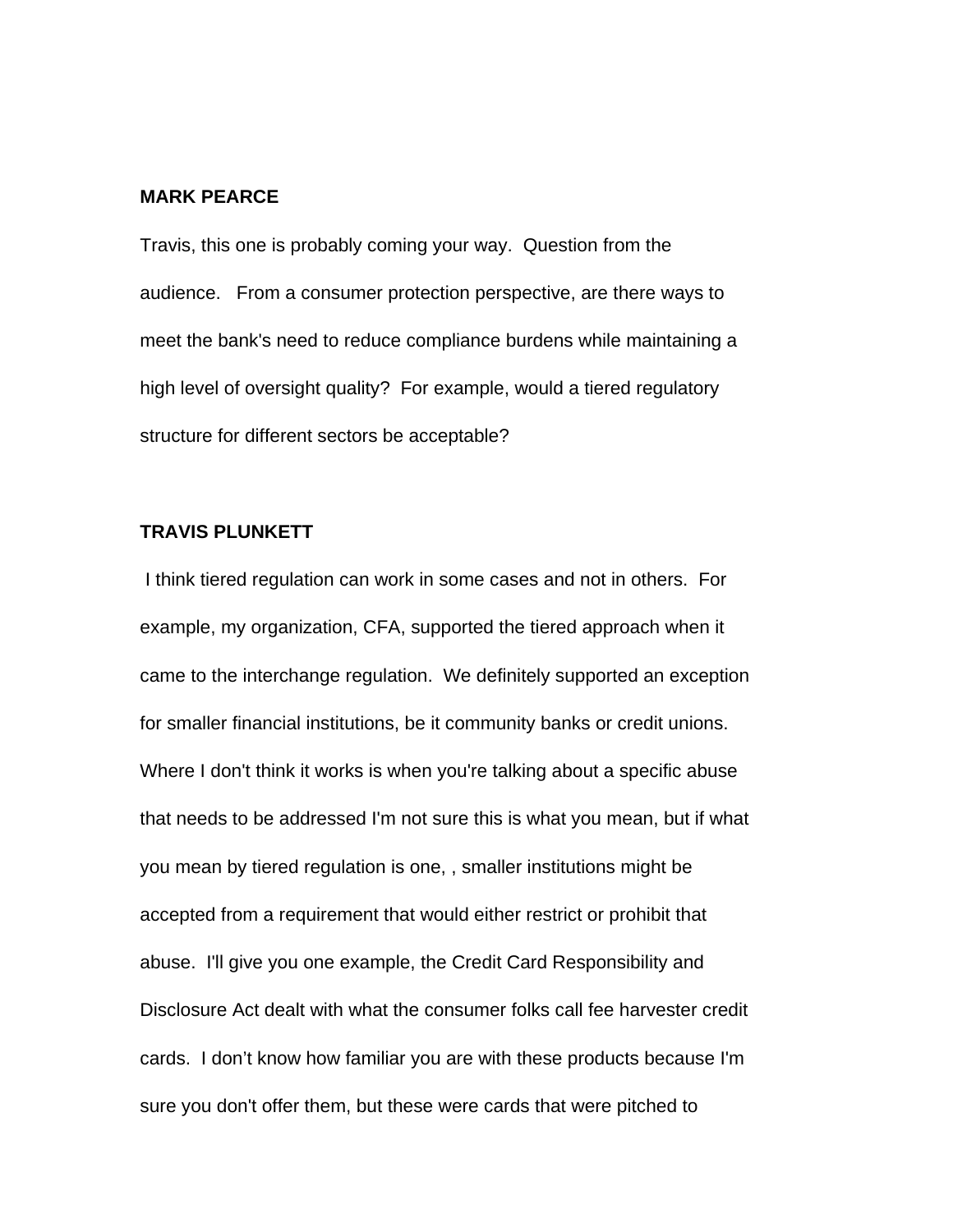people with bad credit, and the upfront fees often came close to eating up the credit line that was being offered. These are low credit line cards like \$300-\$400 and the fees could cost \$200-\$300. They were largely done away with by the card act.

Unfortunately, some of the financial institutions that were offering those cards were smaller institutions. I would have a hard time as a consumer person telling someone, "I'm sorry, you get one set of protections if the issuer is larger and another set if it's smaller." That doesn't seem like the right approach. So we're completely open to talking about ways to achieve the same goals with a lesser regulatory burden, but we wouldn't be in favor of a lesser standard when it comes to eliminating abusive practices.

## **MARK PEARCE**

Anybody else want to touch that one? Are there questions from the audience? Let me turn to Tom again and ask, we've talked a little bit about the road you've traveled so far with your your three locations now. What is your plans for growing your business in the future, and what role do you see for community banks?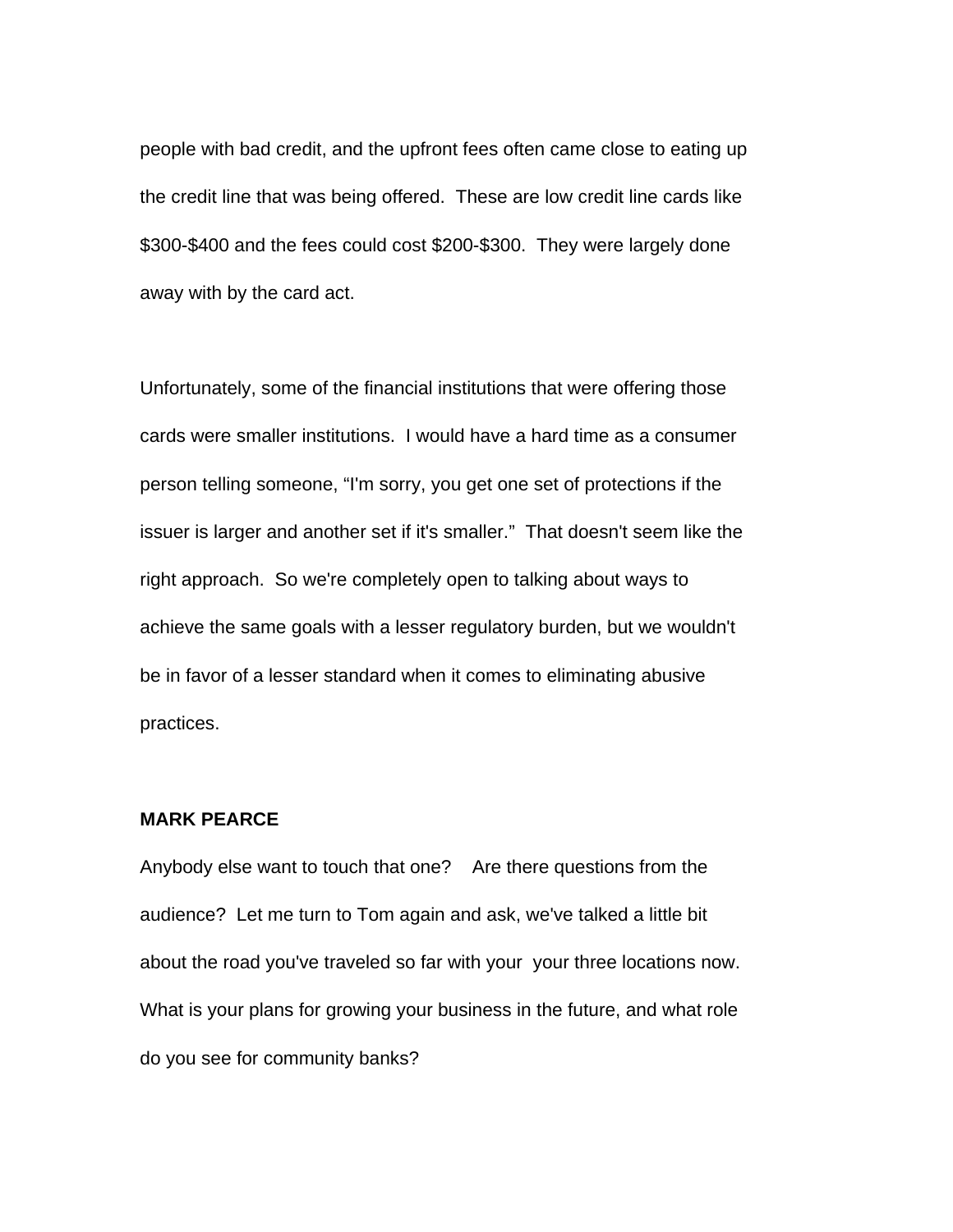## **TOM MARR**

Our plans are that efficiently we'd like to have more locations, we feel like we can serve more areas, there's certainly lots of the D.C. metropolitan area that we're not serving in any capacity. We have folks that—families that will come visit us, from Capitol Hill to Columbia Heights, but certainly not a vast majority of people that live in Capitol Hill are going to travel to Columbia Heights to get some pizza. So we know we can serve more areas; and for us, we would certainly go back to City First to look at financing that. But our first goal is really in the three that we have right now, making them perform as well as they possibly can perform. It's very different to go from one business to two businesses to three businesses, and it's not just double the work and triple the work, it becomes exponentially more for us because there's so many more problems for each one and more things that we're dealing with and then we're constantly just trying to make sure that we uphold the standards and that we're making sure that we're developing the people that are running them do the e exact same thing. So our primary goal right now is focusing on the operation of those three, growing from within, doing everything we can to become more efficient, to handle growth that we've had. Again, our Friendship Heights location is going to be 2 years old in June and it's going through that same kind of 30 percent, 40 percent growth. So in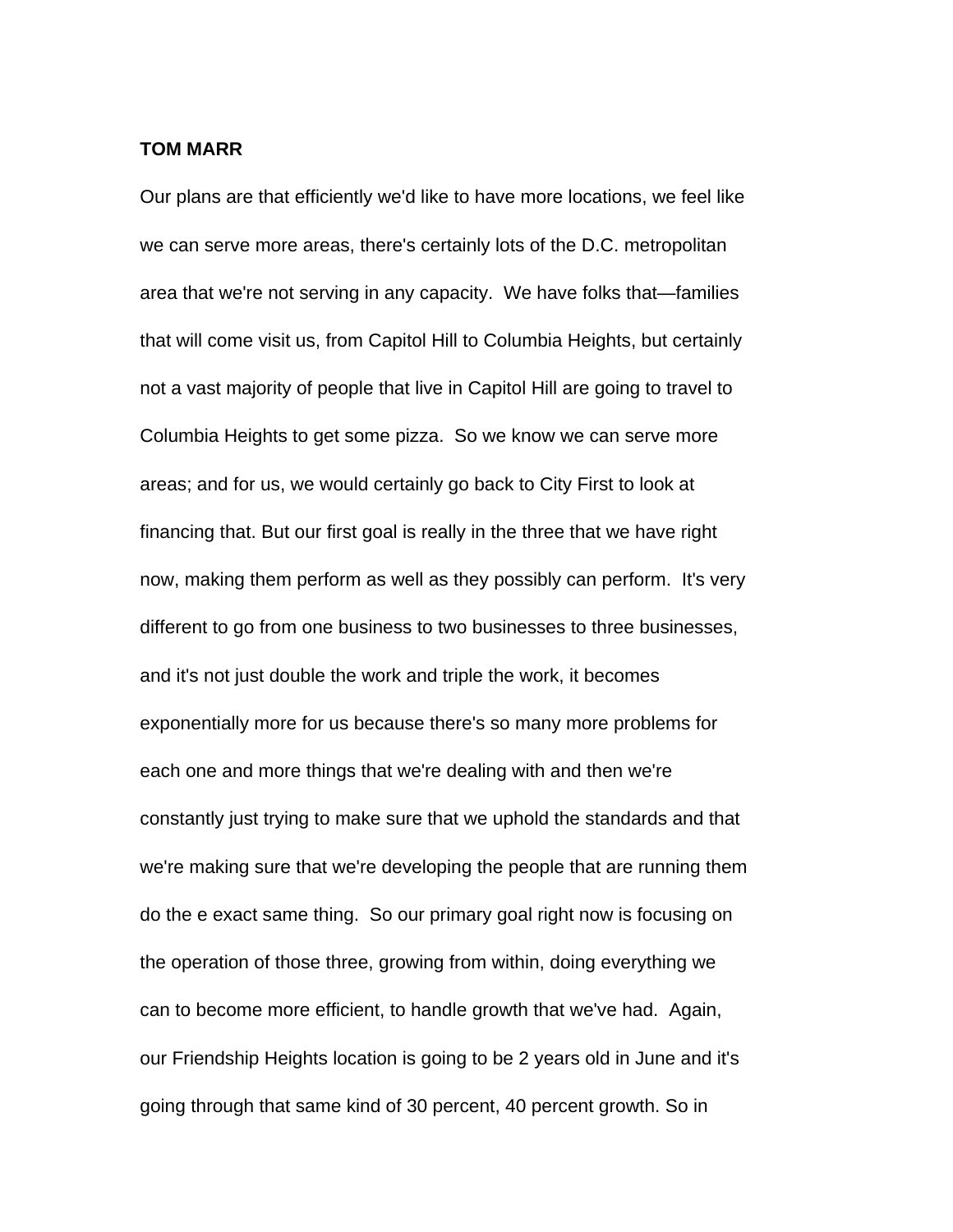order for us to be able to handle that, we have to have people that know how to react to it, and it can't be us. We can't open a fourth location or a fifth or even a different concept if— which we'd love to do as well at some point— if we're in there busing tables on a Friday night. So we have to get to the point where that becomes where everybody else runs it as well as we do. And that's really our focus right now. We do have plans for growth.

## **MARK PEARCE**

Thanks. Woody, let me ask you, we talked a little bit and you shared the importance of community banks in North Dakota back when you had some of the farm problems and in the workout space where community banks were helping folks locally work out their loans. Can you talk a little about the role community banks are playing on areas such as helping families become homeowners, helping folks get into farming, sort of the front end of the issue?

## **WOODY BARTH**

There's a lot of that in North Dakota. In cases where beginning farmers need to start, we have a lot of good programs put together by the state of North Dakota through the Bank of North Dakota. They work well, the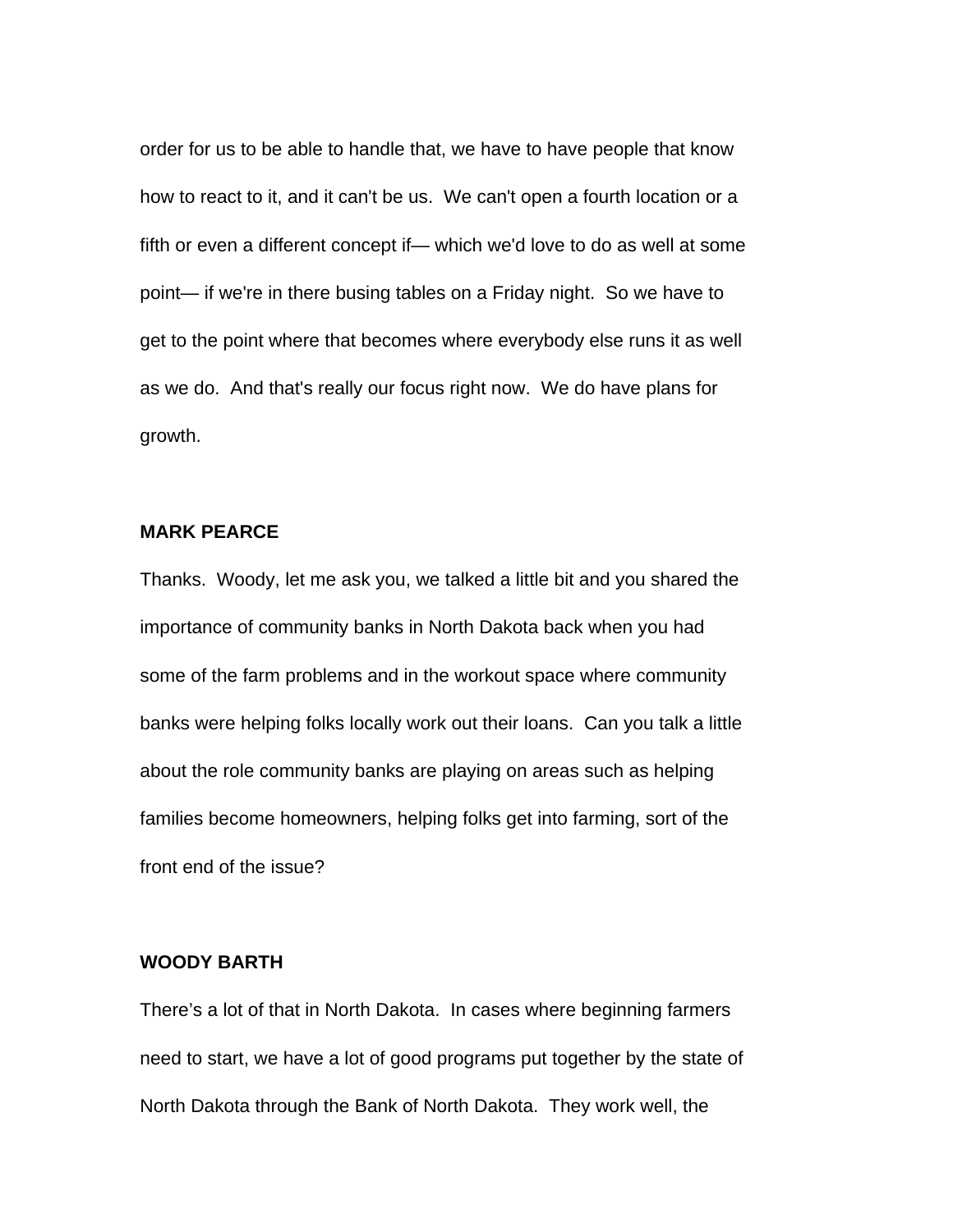participation loans; they're able to buy down the interest rate in some cases to allow that family farmer and the rancher to start. Probably a little more important during the 90s into the new decade here, to help those people get started. A big part of beginning farmers and ranchers programs in North Dakota were done in cooperation with the Bank of North Dakota, and community banks played a big role in that, and now as it becomes more successful, hopefully the community banks and I know they are in a lot of cases are taking over those lines of credit, those mortgages on real estate, on chattel property of livestock and machinery. They're able to take that over and that family rancher becomes a big part of the portfolio as it's transferred away from the Bank of North Dakota to the community bank. The same example comes true with homeowners, any kind of real estate mortgages, a lot of those started out with some type of participation loans; the overrides went to the Bank of North Dakota. Now as they become more successful with the strong housing economy we have in North Dakota, those loans are stabilized; the community banks are able to take the whole loan into their portfolio and be a part of that person's housing needs as they move forward and also the services within that community bank allow that customer to be a part of that community. So they played a vital role in that; and as the growth comes forward with the businesses, especially the growing businesses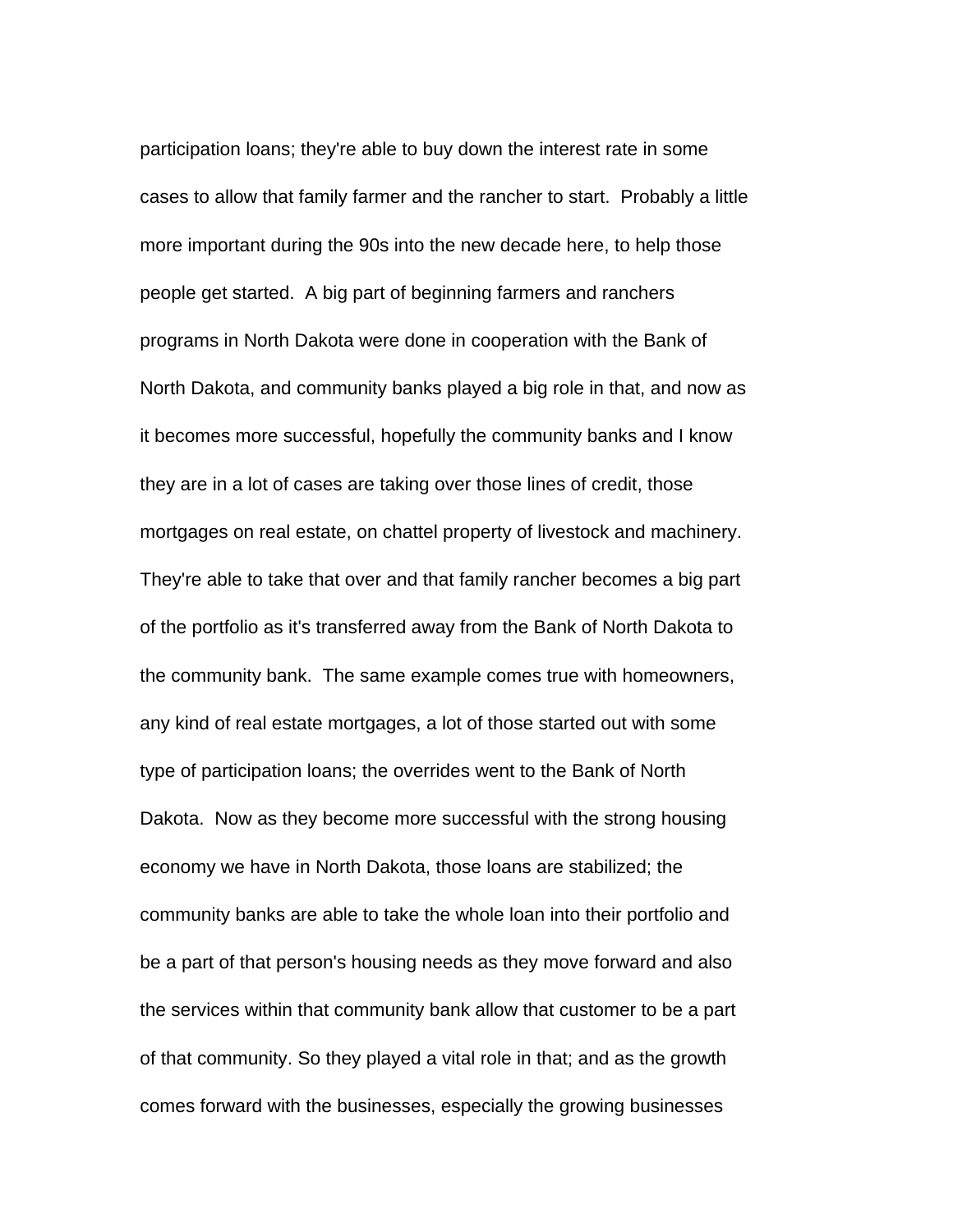we're seeing in North Dakota. Our Secretary of State's office, we're working on North Dakota Farmers Union and they're backlogged by two or three months trying to get new corporations formed in North Dakota. So that's the kind of economy we're seeing now, but a lot of those are formed to help out either agriculture or the oil industry move forward, and a lot of that monetary resources, the loan resources for those are going to be coming through community banks, so there's tremendous growth there, and a lot of that is because of the relationships that have been built over the past number of years.

## **MARK PEARCE**

Thanks, Woody. Do we have any questions from the audience? I know you speak loud— you're with Cary. Let's see if we can get him a microphone.

## **ALDEN MACDONALD**

Thank you very much. My name is Alden MacDonald, with the Liberty Bank out of New Orleans. My question is to Travis. As I sat here to listen to the panel, I want to first congratulate the FDIC by bringing the diverse group of individuals to speak to community bankers. Travis, you're the legislative director, and my question to you is, how often does your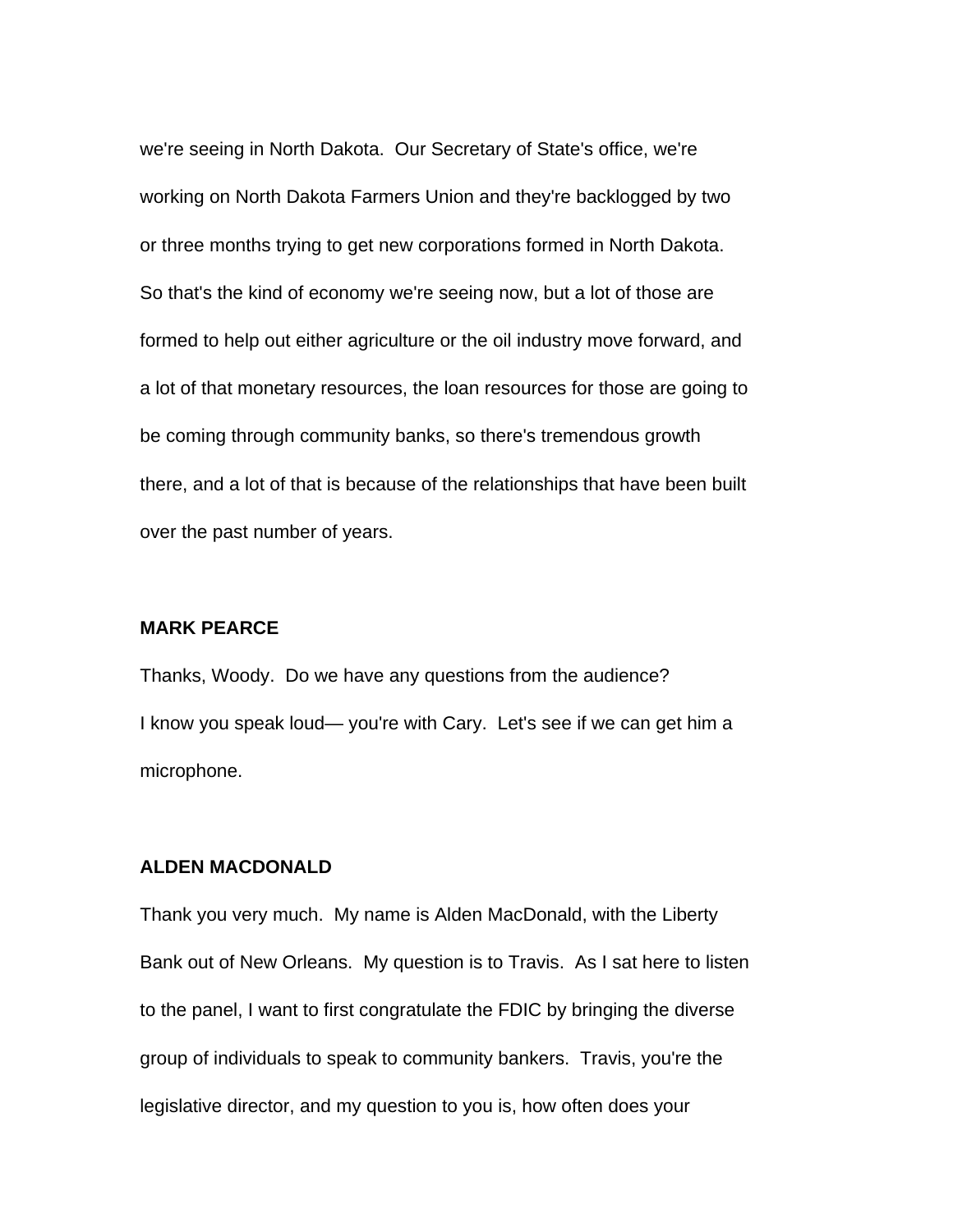organization get together with the ABA, ICBAA, the regulatory folk, in order to talk about some of the consumer legislation? As you mentioned, a lot of the consumer financial policies came about because of someone perhaps ignoring a population and perhaps someone taking advantage of another population, and it just dawned on me to ask the question as to how often you guys get together, because if everybody was in the room, I think we could maybe prevent some of the onerous legislation from taking place if everybody would just talk to each other. So my question to you is how often you guys get together, because it dawned on me that if your organization and other organizations like yourself got together with the regulatory bodies, the FDIC, the Fed, ICBAA and the ABA, you should be able to work it out in the room, because community banks and banks in general, along with your organization all want the same thing for the customer and the consumer.

#### **TRAVIS PLUNKETT**

I agree. I think forums like this should happen more. My organization holds conferences as well. We try to bring all major players together, including big bankers, small bankers, credit unions and various parts of the consumer community> But honestly, I wish we did it more in a slightly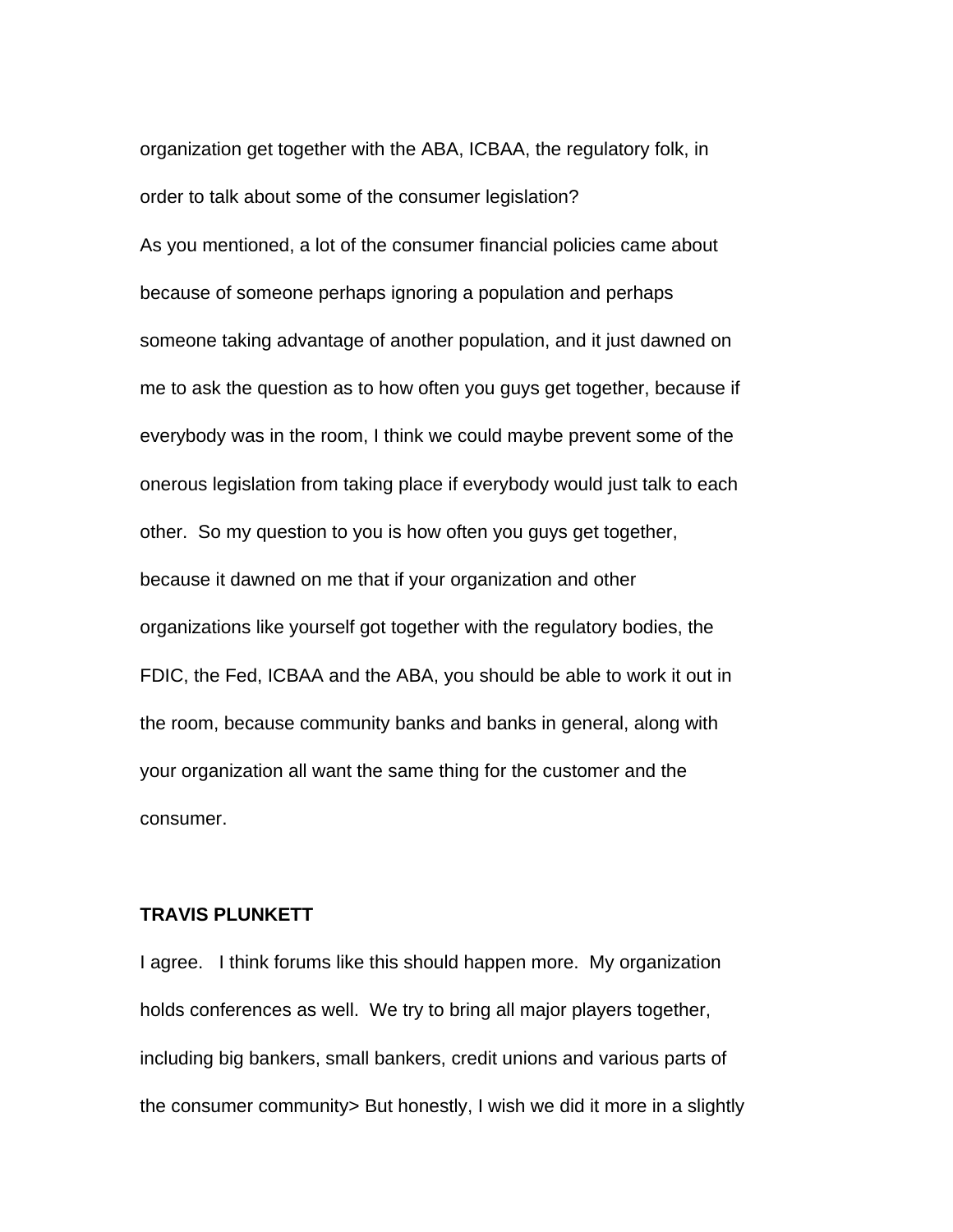less structured environment. You get lots of interaction if you want to call that around specific proposals in Congress or at the agencies, but in terms of addressing in a more open-ended way, here are the problems. We've got some consumer problems on this side and we've got the community banks who are concerned about regulatory burden and survival. And we get the large banks concerned about this, and in a more open-ended way. It doesn't happen very much. I can tell you that my organization, though, on a one-to-one basis, we try to. We make it our job, we don't do our job well if we're not talking to everybody. So we do. But in terms of a larger discussion, when it doesn't involve specific legislation, not as much.

## **MARK PEARCE**

Travis, just for a moment, I know you mentioned America Saves, and that community banks really are a bedrock. Working with you some on that, I don't know if you want to speak a few more words about that program.

## **TRAVIS PLUNKETT**

Absolutely. ICBA and many, many smaller community institutions. So next week is the one week in the year that we get to promote America Saves. And there are activities going on all over the country, and one of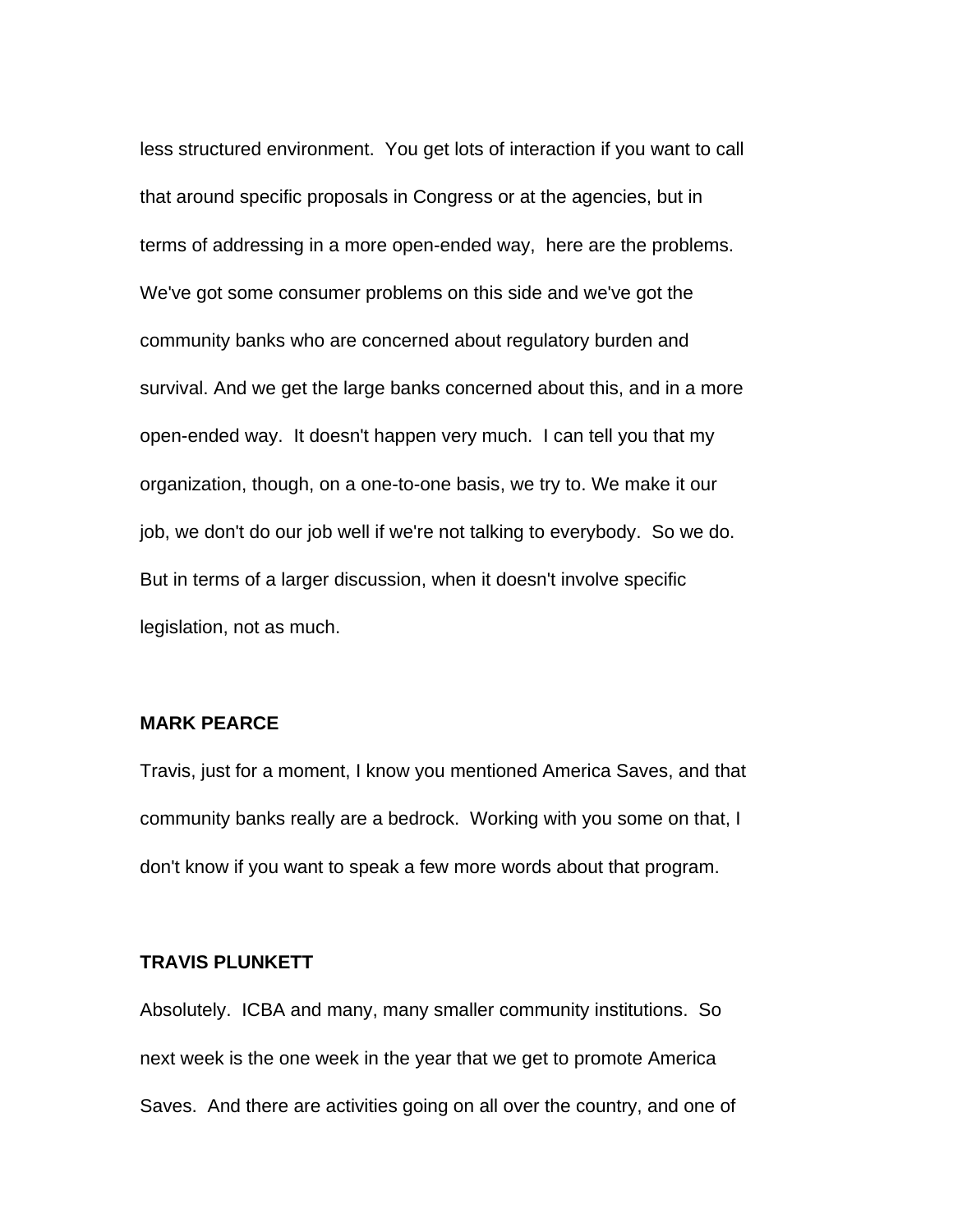the great things that are occurring is that banks are offering savings-friendly accounts and products through the course of the week to try and encourage low- to moderate-income people to start saving. I mean, you all know this, but in Washington, it's hard to convince people that even in the depths of a recession, that if it's done carefully and continuously, low- to moderate-income people can actually save significant sums. And that will help them a lot when there are income shocks or income shortfalls, or they're tempted by the payday lender down the street. So for example, Marquette Bank in Chicago, their America savings week incentive is a promotional rate for 60 days to start a savings account, and they do a \$25 savings match if any minors open up these accounts. The community banks around the country are offering these kinds of promotions and we really appreciate it. We think it's going to help get the broader message out.

## **MARK PEARCE**

We may have time for one last question, if anyone has got one. One over here. We've got a microphone honing in on you, if you'd wait just one second.

## **MALE SPEAKER**